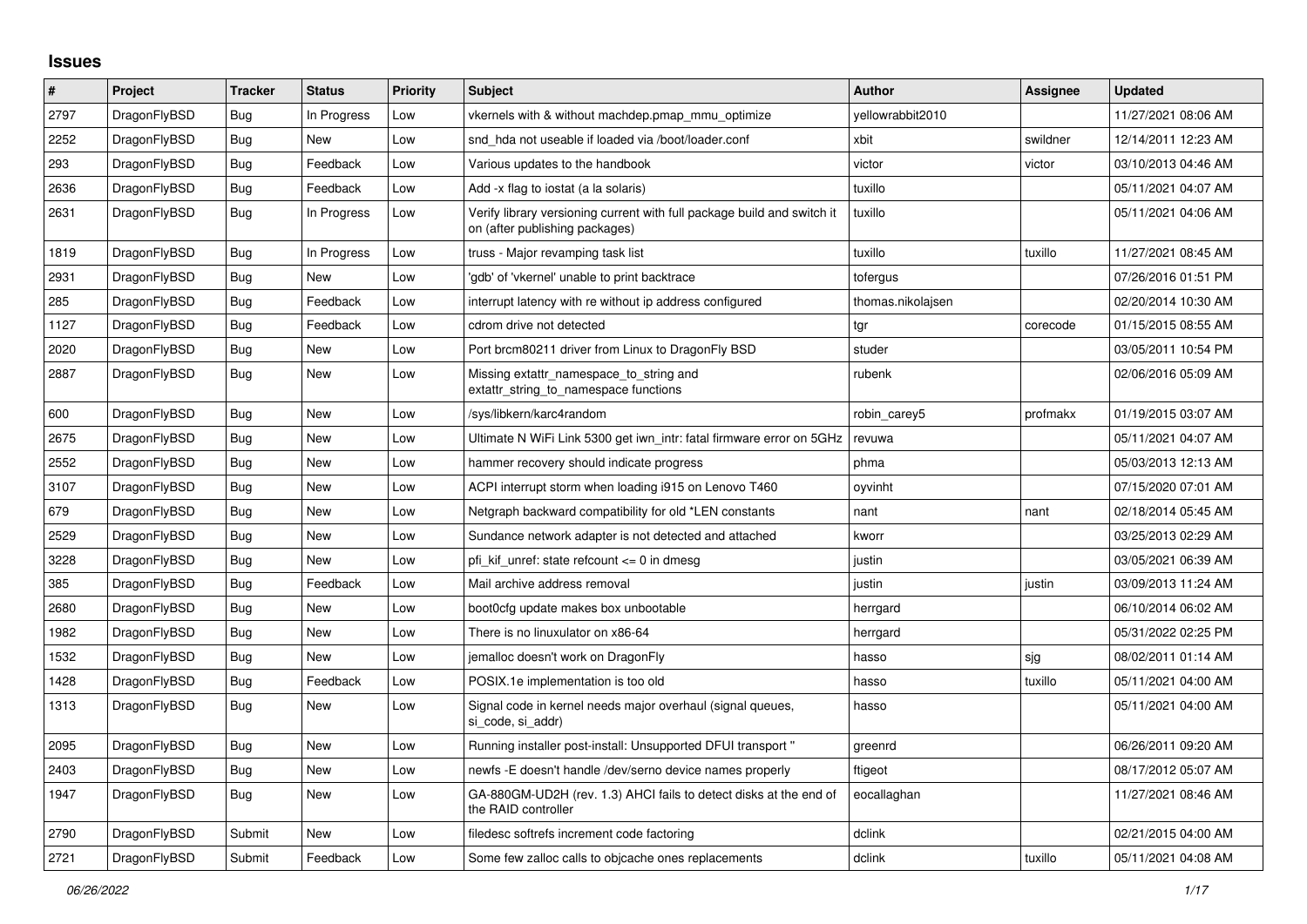| $\pmb{\#}$ | Project      | <b>Tracker</b> | <b>Status</b> | <b>Priority</b> | Subject                                                                                                       | <b>Author</b>      | Assignee  | <b>Updated</b>      |
|------------|--------------|----------------|---------------|-----------------|---------------------------------------------------------------------------------------------------------------|--------------------|-----------|---------------------|
| 3024       | DragonFlyBSD | Bug            | <b>New</b>    | Low             | sys/dev/netif/wi/if_wi.c:1090]: (style) Redundant condition                                                   | dcb                |           | 04/11/2017 11:56 AM |
| 1538       | DragonFlyBSD | Bug            | <b>New</b>    | Low             | mountroot should probe file systems                                                                           | corecode           | alexh     | 11/24/2010 06:35 PM |
| 2859       | DragonFlyBSD | Bug            | <b>New</b>    | Low             | Installer configuration menu always highlights "Select timezone", no<br>matter which step was last completed. | cgag               |           | 12/02/2015 01:54 PM |
| 2858       | DragonFlyBSD | Bug            | New           | Low             | Installer "Local or UTC" question should have "No" selected by<br>default.                                    | cgag               |           | 12/02/2015 01:18 PM |
| 725        | DragonFlyBSD | Bug            | In Progress   | Low             | 'make distribution' fails w/'ro' /usr/obj                                                                     | c.turner           |           | 03/09/2013 01:01 PM |
| 3101       | DragonFlyBSD | Bug            | <b>New</b>    | Low             | PFI CGI install not working in dragonflybsd 5.0.1 USB install                                                 | bnegre82           |           | 05/11/2021 04:14 AM |
| 1882       | DragonFlyBSD | Bug            | <b>New</b>    | Low             | Idea for handling new USB vendor/device codes                                                                 | bmk                |           | 10/20/2010 12:15 PM |
| 3132       | DragonFlyBSD | Bug            | <b>New</b>    | Low             | unifdef mined                                                                                                 | bcallah            |           | 04/26/2018 08:34 PM |
| 1148       | DragonFlyBSD | Bug            | In Progress   | Low             | BCM4311 wireless network adapter detected but not functional                                                  | archimedes.gaviola |           | 05/11/2021 04:00 AM |
| 3311       | DragonFlyBSD | Bug            | <b>New</b>    | Low             | TrueCrypt support may cause kernel crash                                                                      | arcade@b1t.name    |           | 04/29/2022 06:19 AM |
| 2882       | DragonFlyBSD | Bug            | New           | Low             | bridge sends packets from individual interfaces                                                               | arcade@b1t.name    |           | 01/09/2016 12:43 PM |
| 2878       | DragonFlyBSD | Bug            | New           | Low             | [fix] CCVER problem when using clang and cpu extensions<br>(intrinsics)                                       | arcade@b1t.name    |           | 06/24/2016 04:25 AM |
| 2877       | DragonFlyBSD | Bug            | <b>New</b>    | Low             | sed fails when working with UTF-8 locale and non-UTF symbols                                                  | arcade@b1t.name    |           | 12/30/2015 11:20 AM |
| 1714       | DragonFlyBSD | Bug            | <b>New</b>    | Low             | hwpmc                                                                                                         | alexh              | swildner  | 08/18/2012 02:03 PM |
| 3224       | DragonFlyBSD | Bug            | <b>New</b>    | Normal          | Kernel panic when trying to ping6                                                                             | zhtw               |           | 03/08/2020 08:55 AM |
| 2324       | DragonFlyBSD | Bug            | <b>New</b>    | Normal          | natacotrol support > 2TB not working even after the ftigeot patch                                             | zenny              |           | 03/03/2012 01:00 AM |
| 3318       | DragonFlyBSD | Bug            | In Progress   | Normal          | Segmenation fault when a process resumed with checkpt exits                                                   | zabolekar          | tuxillo   | 06/18/2022 08:24 AM |
| 2585       | DragonFlyBSD | Bug            | New           | Normal          | Dfly 3.4.3 on ESXi 5.1, HP Smart Array P410 passthrough<br>recognised, but not functioning                    | yggdrasil          | swildner  | 05/09/2022 08:14 AM |
| 604        | DragonFlyBSD | Bug            | In Progress   | Normal          | 1.8.1-RELEASE - clock runs fast on mainboard ASUS P5A-B                                                       | yeti               |           | 05/11/2021 03:55 AM |
| 2840       | DragonFlyBSD | Bug            | <b>New</b>    | Normal          | wrong voltage is reported                                                                                     | yellowrabbit2010   |           | 09/11/2015 06:09 PM |
| 2287       | DragonFlyBSD | Bug            | <b>New</b>    | Normal          | HAMMER(ROOT) Illegal UNDO TAIL signature at<br>300000001967c000                                               | y0n3t4n1           |           | 11/07/2018 01:22 AM |
| 2886       | DragonFlyBSD | Bug            | <b>New</b>    | Normal          | dragonfly mail agent: sending a testmail causes high system load                                              | worf               |           | 02/05/2016 05:53 AM |
| 2490       | DragonFlyBSD | Bug            | <b>New</b>    | Normal          | nmalloc should color addresses to avoid cache bank conflictsw                                                 | vsrinivas          |           | 06/10/2014 05:51 AM |
| 2489       | DragonFlyBSD | Bug            | New           | Normal          | nmalloc doesn't cache VA for allocations > 8KB                                                                | vsrinivas          |           | 06/10/2014 05:51 AM |
| 2360       | DragonFlyBSD | <b>Bug</b>     | In Progress   | Normal          | Wishlist: virtio driver import                                                                                | vsrinivas          |           | 06/04/2022 04:16 AM |
| 2154       | DragonFlyBSD | <b>Bug</b>     | New           | Normal          | vkernel copyout() doesn't return EFAULT on error                                                              | vsrinivas          |           | 10/20/2011 03:53 AM |
| 2136       | DragonFlyBSD | <b>Bug</b>     | New           | Normal          | socketpair() doesn't free file descriptors on copyout failure                                                 | vsrinivas          |           | 04/05/2013 09:13 AM |
| 2113       | DragonFlyBSD | Bug            | New           | Normal          | nmalloc threaded program fork leak                                                                            | vsrinivas          | vsrinivas | 08/11/2011 07:25 PM |
| 2085       | DragonFlyBSD | <b>Bug</b>     | New           | Normal          | panic: assertion: (m->flags & PG_MAPPED) == $0$ in<br>vm_page_free_toq                                        | vsrinivas          |           | 06/10/2011 07:48 AM |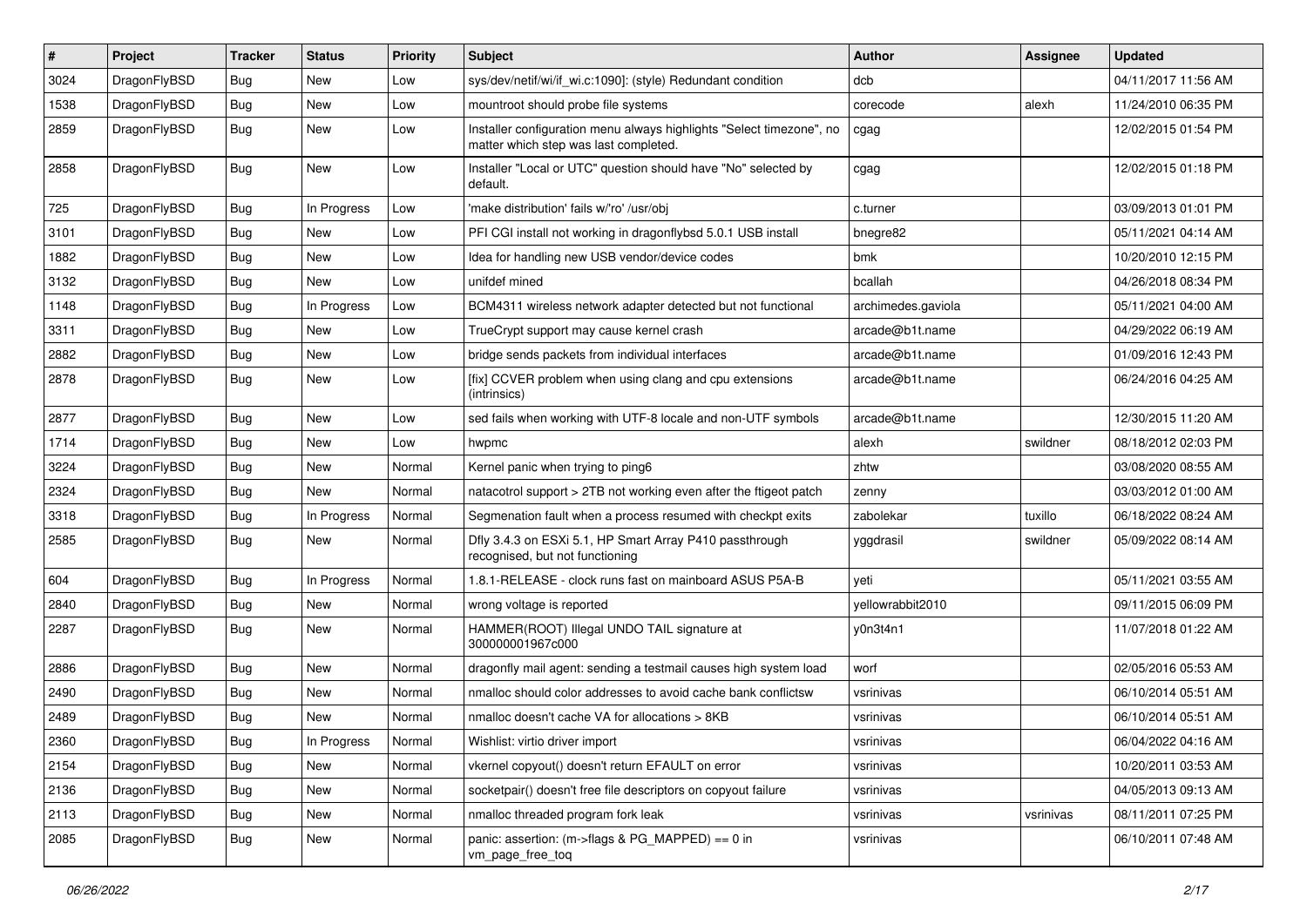| $\vert$ # | Project      | <b>Tracker</b> | <b>Status</b> | <b>Priority</b> | <b>Subject</b>                                                                               | Author    | Assignee | <b>Updated</b>      |
|-----------|--------------|----------------|---------------|-----------------|----------------------------------------------------------------------------------------------|-----------|----------|---------------------|
| 2081      | DragonFlyBSD | <b>Bug</b>     | Feedback      | Normal          | Panic on device "detach" / "failure"                                                         | vsrinivas |          | 02/29/2012 07:11 AM |
| 1861      | DragonFlyBSD | Bug            | <b>New</b>    | Normal          | panic via kprintf (lockmgr called in a hard section)                                         | vsrinivas |          | 10/11/2010 12:56 AM |
| 1749      | DragonFlyBSD | <b>Bug</b>     | In Progress   | Normal          | HAMMER fsstress panic in hammer_flush_inode_core<br>'ip->flush state != HAMMER FST FLUSH'    | vsrinivas |          | 05/11/2021 04:06 AM |
| 1744      | DragonFlyBSD | Bug            | In Progress   | Normal          | HAMMER fsstress panic in hammer_setup_child_callback                                         | vsrinivas |          | 05/11/2021 04:05 AM |
| 1661      | DragonFlyBSD | <b>Bug</b>     | In Progress   | Normal          | panic on password entry mount smb filesystem                                                 | vsrinivas |          | 11/27/2021 08:29 AM |
| 3314      | DragonFlyBSD | Bug            | New           | Normal          | Bring virtio_console(4) from FreeBSD                                                         | tuxillo   | tuxillo  | 05/29/2022 08:24 AM |
| 3295      | DragonFlyBSD | <b>Bug</b>     | In Progress   | Normal          | Adapt devel/libvirt for nvmm                                                                 | tuxillo   | tuxillo  | 11/03/2021 04:56 PM |
| 3196      | DragonFlyBSD | <b>Bug</b>     | New           | Normal          | test issue after redmine upgrade (2)                                                         | tuxillo   |          | 07/05/2019 04:33 AM |
| 3157      | DragonFlyBSD | Bug            | <b>New</b>    | Normal          | TP-Link UE300 not working in 5.2-RELEASE                                                     | tuxillo   |          | 11/15/2018 02:08 PM |
| 2647      | DragonFlyBSD | <b>Bug</b>     | New           | Normal          | HAMMER panic on 3.6.0                                                                        | tuxillo   |          | 05/11/2021 03:54 AM |
| 2641      | DragonFlyBSD | <b>Bug</b>     | New           | Normal          | Panic when loading natapci as module                                                         | tuxillo   |          | 05/11/2021 03:54 AM |
| 2630      | DragonFlyBSD | Bug            | <b>New</b>    | Normal          | Bring in latest iconv fixes from FreeBSD10 as well as csmapper<br>updates                    | tuxillo   |          | 05/11/2021 03:54 AM |
| 2629      | DragonFlyBSD | Bug            | <b>New</b>    | Normal          | Replace gcc44 with llvm34, clang34, and libc++                                               | tuxillo   |          | 06/02/2014 02:30 PM |
| 2556      | DragonFlyBSD | <b>Bug</b>     | Feedback      | Normal          | DragonFly v3.5.0.81.gd3479 - Process signal weirdness                                        | tuxillo   |          | 12/17/2013 03:48 PM |
| 2498      | DragonFlyBSD | <b>Bug</b>     | New           | Normal          | DFBSD v3.2.2-RELEASE - LIST_FIRST(&bp->b_dep) == NULL"<br>failed in vfs_vmio_release         | tuxillo   |          | 05/31/2022 04:09 PM |
| 2358      | DragonFlyBSD | Bug            | In Progress   | Normal          | DFBSD v3.0.2.32.g928ca - panic: hammer: insufficient undo FIFO<br>space!                     | tuxillo   | tuxillo  | 05/10/2021 02:50 AM |
| 2351      | DragonFlyBSD | Bug            | In Progress   | Normal          | DFBSD v3.1.0.579.g44ccf - Stuck during startup, random freezes                               | tuxillo   |          | 04/24/2012 08:21 AM |
| 2345      | DragonFlyBSD | <b>Bug</b>     | In Progress   | Normal          | DFBSD v3.1.0.457.gd679f - NFS panic on diskless station                                      | tuxillo   |          | 04/07/2012 05:22 PM |
| 2283      | DragonFlyBSD | <b>Bug</b>     | New           | Normal          | DFBSD DragonFly v2.13.0.957.g4f459 - pmap_release: page<br>should already be gone 0xc27120bc | tuxillo   |          | 01/23/2012 03:03 AM |
| 2282      | DragonFlyBSD | Bug            | In Progress   | Normal          | gdb segfaults with certain corefiles                                                         | tuxillo   |          | 01/18/2012 04:40 PM |
| 2224      | DragonFlyBSD | Bug            | <b>New</b>    | Normal          | v2.13.0.291.gaa7ec - Panic on fq while installing world                                      | tuxillo   |          | 11/18/2011 01:40 AM |
| 2171      | DragonFlyBSD | Bug            | New           | Normal          | DFBSD v2.13.0.151.gdc8442 - panic: assertion "(*ptep &<br>$(PG_MANAGED PG_V)$ == $PG_V"$     | tuxillo   |          | 11/04/2011 05:06 PM |
| 2166      | DragonFlyBSD | Bug            | <b>New</b>    | Normal          | DFBSD v2.13.0.109.g05b9d - Strange lockups                                                   | tuxillo   |          | 10/29/2011 11:20 AM |
| 2129      | DragonFlyBSD | Bug            | <b>New</b>    | Normal          | DFBSD v2.11.0.661.gf9438 i386 - panic: lockmgr thrd_sleep                                    | tuxillo   |          | 09/05/2011 09:49 AM |
| 2084      | DragonFlyBSD | Bug            | New           | Normal          | DFBSD v2.11.0.242.g4d317 - panic: zone: entry not free                                       | tuxillo   |          | 07/03/2012 01:23 AM |
| 2078      | DragonFlyBSD | <b>Bug</b>     | New           | Normal          | DFBSD i386 v2.11.0.201.g3ed2f - Panic during installworld into a<br>vn0 device               | tuxillo   |          | 05/19/2011 07:50 PM |
| 1959      | DragonFlyBSD | <b>Bug</b>     | <b>New</b>    | Normal          | DFBSD v2.9.1.422.gc98f2 - Panic during boot - IPv6 and PF                                    | tuxillo   |          | 01/13/2011 03:37 AM |
| 1867      | DragonFlyBSD | <b>Bug</b>     | New           | Normal          | it(4) motherboard and fan problems                                                           | tuxillo   |          | 07/08/2011 10:48 AM |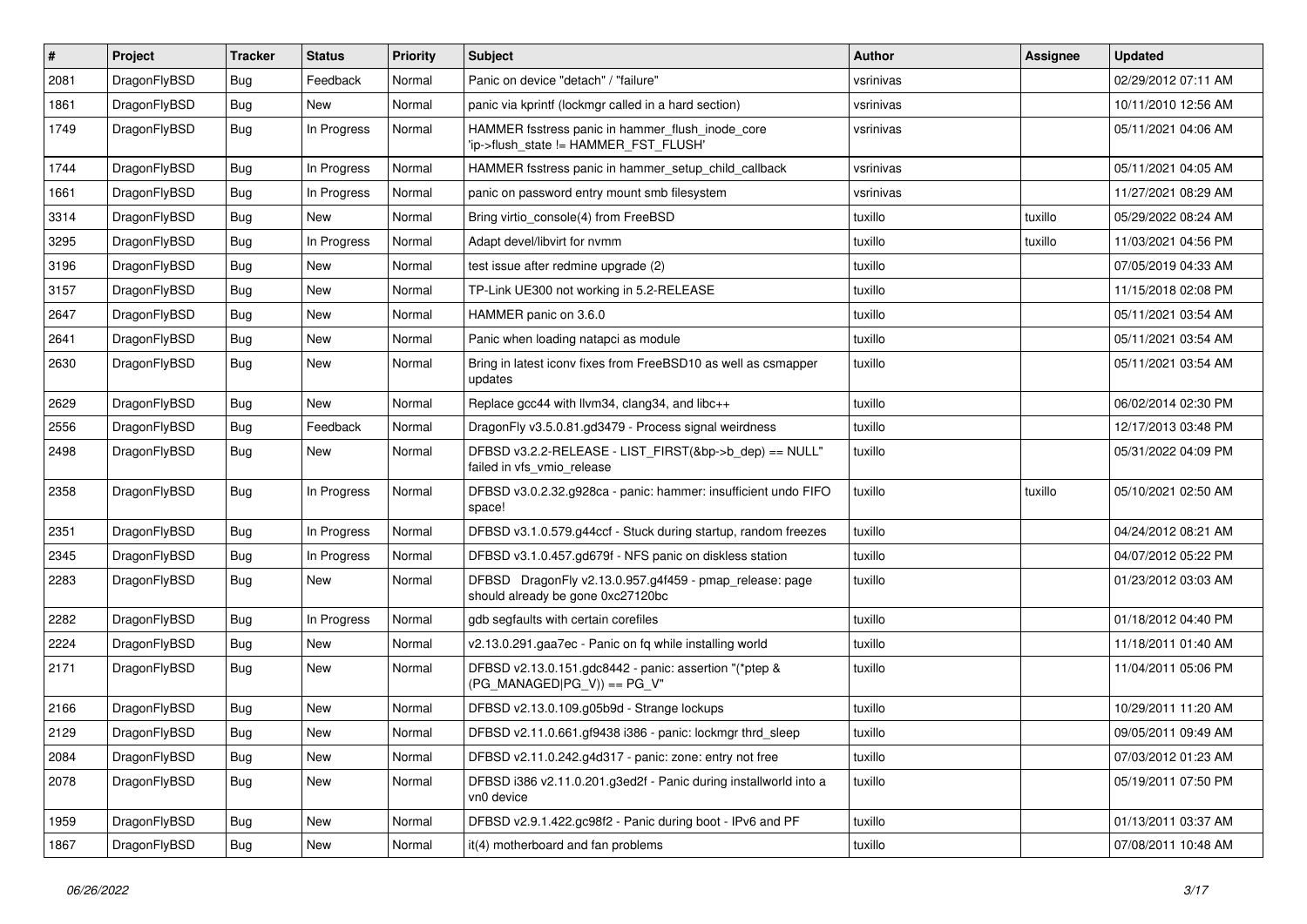| $\sharp$ | Project      | <b>Tracker</b> | <b>Status</b> | <b>Priority</b> | Subject                                                                                                  | <b>Author</b>     | Assignee | <b>Updated</b>      |
|----------|--------------|----------------|---------------|-----------------|----------------------------------------------------------------------------------------------------------|-------------------|----------|---------------------|
| 1332     | DragonFlyBSD | Bug            | Feedback      | Normal          | DFBSD 2.2 - Booting usbcdrom/usbsticks on thinkpad hangs on<br>"BTX Halted"                              | tuxillo           |          | 05/11/2021 04:00 AM |
| 3231     | DragonFlyBSD | Bug            | <b>New</b>    | Normal          | wifi drops on 5.8                                                                                        | tse               |          | 04/06/2020 05:08 AM |
| 3225     | DragonFlyBSD | <b>Bug</b>     | New           | Normal          | nfsd freeze when using gemu                                                                              | tse               |          | 03/17/2020 11:52 AM |
| 3208     | DragonFlyBSD | Bug            | <b>New</b>    | Normal          | Crash related to nfsd                                                                                    | tse               |          | 06/11/2020 05:52 AM |
| 3199     | DragonFlyBSD | <b>Bug</b>     | New           | Normal          | PFS label not found panic                                                                                | tse               |          | 08/21/2019 03:51 AM |
| 3197     | DragonFlyBSD | <b>Bug</b>     | <b>New</b>    | Normal          | DragonFly upgrades                                                                                       | tse               |          | 04/18/2020 04:18 PM |
| 3170     | DragonFlyBSD | <b>Bug</b>     | New           | Normal          | repeatable nfsd crash                                                                                    | tse               |          | 06/11/2020 05:52 AM |
| 806      | DragonFlyBSD | <b>Bug</b>     | Feedback      | Normal          | boot error on MacBook                                                                                    | tralamazza        |          | 06/04/2022 05:28 AM |
| 3252     | DragonFlyBSD | <b>Bug</b>     | <b>New</b>    | Normal          | tcsetattr/tcgetattr set errno incorrectly on non-TTY                                                     | tonyc             |          | 10/26/2020 09:34 PM |
| 1579     | DragonFlyBSD | <b>Bug</b>     | Feedback      | Normal          | dfly 2.4.1 does not like HP DL360G4p and Smart Array 6400 with<br>MSA <sub>20</sub>                      | tomaz.borstnar    | tuxillo  | 06/02/2014 02:44 PM |
| 1282     | DragonFlyBSD | <b>Bug</b>     | Feedback      | Normal          | panic (trap 12) when booting SMP kernel on Atom 330 (dual core)                                          | tomaz.borstnar    |          | 05/11/2021 04:00 AM |
| 2473     | DragonFlyBSD | <b>Bug</b>     | New           | Normal          | Kernel crash when trying to up the wpi0 device (Dfly<br>v3.3.0.758.g47388-DEVELOPMENT)                   | tomaz             |          | 02/24/2014 08:50 AM |
| 2812     | DragonFlyBSD | Bug            | <b>New</b>    | Normal          | Panic on Intel DE3815TYKHE                                                                               | tmorp             |          | 05/14/2015 03:14 PM |
| 3316     | DragonFlyBSD | <b>Bug</b>     | New           | Normal          | hammer2_dirent_create() allows creating >1 dirents with the same<br>name                                 | tkusumi           |          | 06/05/2022 12:35 PM |
| 3312     | DragonFlyBSD | Submit         | <b>New</b>    | Normal          | hammer2: redundant chain modify after chain creation                                                     | tkusumi           |          | 05/15/2022 01:35 PM |
| 3269     | DragonFlyBSD | <b>Bug</b>     | In Progress   | Normal          | Is double-buffer'd buf still required by HAMMER2 ?                                                       | tkusumi           |          | 05/12/2021 04:09 PM |
| 3249     | DragonFlyBSD | <b>Bug</b>     | <b>New</b>    | Normal          | HAMMER2 fsync(2) not working properly                                                                    | tkusumi           |          | 09/21/2020 07:07 AM |
| 3246     | DragonFlyBSD | <b>Bug</b>     | New           | Normal          | HAMMER2 unable to handle ENOSPC properly                                                                 | tkusumi           |          | 09/04/2020 11:11 AM |
| 3184     | DragonFlyBSD | <b>Bug</b>     | <b>New</b>    | Normal          | tsleep(9) return value when PCATCH specified                                                             | tkusumi           |          | 04/03/2019 06:49 AM |
| 3142     | DragonFlyBSD | Submit         | New           | Normal          | lib/libdmsg: Unbreak using new API EVP_CIPHER_CTX_new()                                                  | tkusumi           |          | 07/08/2018 04:18 AM |
| 2857     | DragonFlyBSD | <b>Bug</b>     | New           | Normal          | hammer stalls via bitcoin-qt                                                                             | tkusumi           |          | 11/30/2015 06:52 AM |
| 2459     | DragonFlyBSD | <b>Bug</b>     | Feedback      | Normal          | apic problems with HP Probook 4510s                                                                      | thowe             |          | 11/27/2021 08:22 AM |
| 2609     | DragonFlyBSD | <b>Bug</b>     | New           | Normal          | master: panic: assertion<br>"LWKT_TOKEN_HELD_ANY(vm_object_token(object))" failed in<br>swp_pager_lookup | thomas.nikolajsen |          | 11/28/2013 11:36 AM |
| 2436     | DragonFlyBSD | Bug            | New           | Normal          | panic: assertion " $lp$ -> $lwp$ gcpu == dd->cpuid" failed in<br>dfly_acquire_curproc                    | thomas.nikolaisen |          | 01/23/2013 11:07 AM |
| 1984     | DragonFlyBSD | <b>Bug</b>     | New           | Normal          | hammer mount fails after crash - HAMMER: FIFO record bad head<br>signature                               | thomas.nikolajsen |          | 03/08/2011 06:57 PM |
| 3135     | DragonFlyBSD | Submit         | New           | Normal          | Add EVFILT_RECV and EVFILT_SEND                                                                          | tautolog          |          | 05/25/2018 09:59 PM |
| 3036     | DragonFlyBSD | Bug            | New           | Normal          | panic in icmp_redirect_start() ASSERT_IN_NETISR(0)                                                       | tautolog          |          | 05/11/2017 07:27 PM |
| 2921     | DragonFlyBSD | Submit         | New           | Normal          | Allow moused to accept userland mouse events                                                             | tautolog          |          | 05/11/2021 04:08 AM |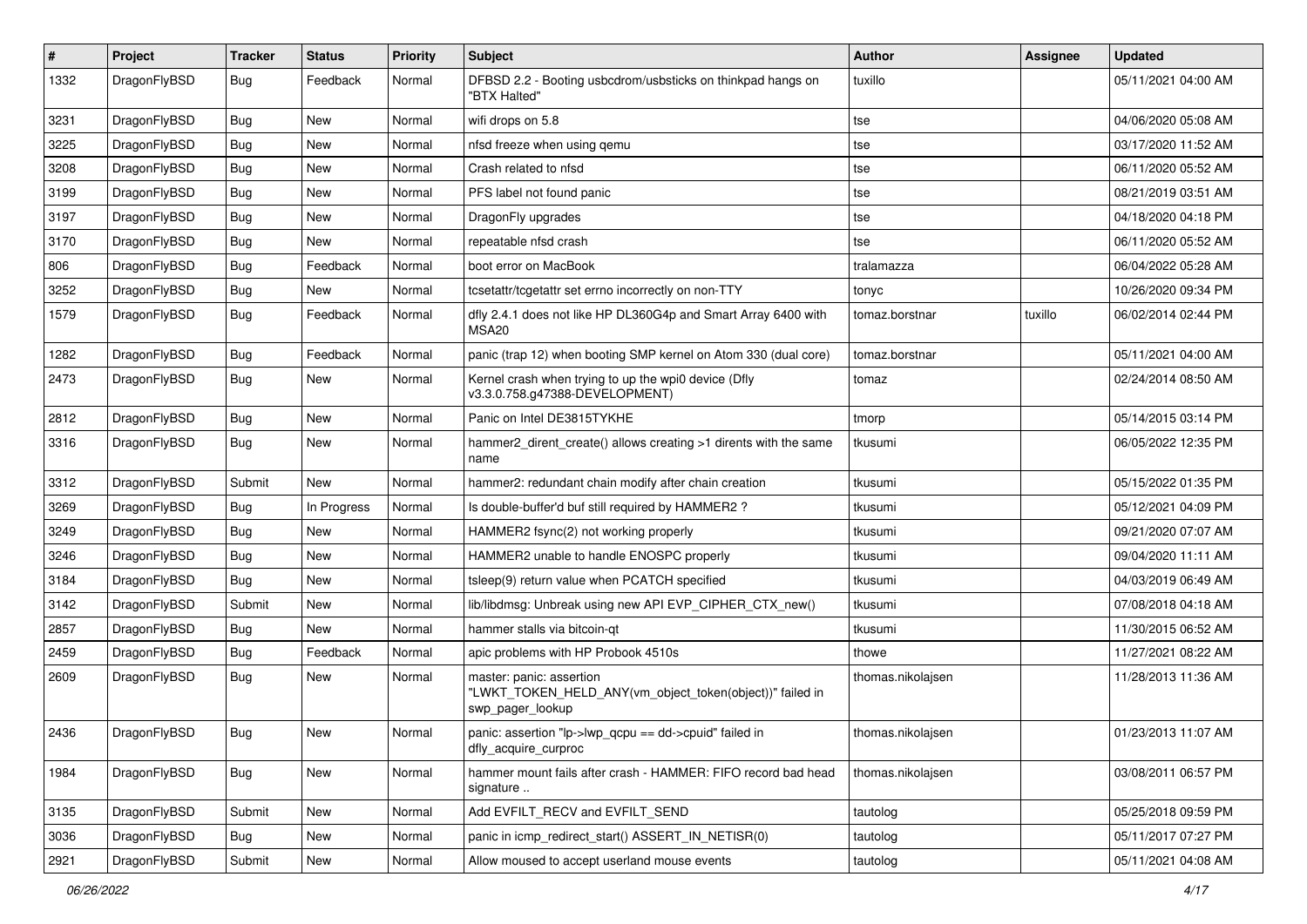| $\pmb{\#}$ | Project      | <b>Tracker</b> | <b>Status</b> | <b>Priority</b> | Subject                                                                              | Author     | <b>Assignee</b> | <b>Updated</b>      |
|------------|--------------|----------------|---------------|-----------------|--------------------------------------------------------------------------------------|------------|-----------------|---------------------|
| 3217       | DragonFlyBSD | Bug            | <b>New</b>    | Normal          | rescue tools: make install fails if rescue folder doesn't exist                      | dfbsd      |                 | 11/27/2019 08:16 PM |
| 2509       | DragonFlyBSD | Bug            | <b>New</b>    | Normal          | Redefinition of DIRBLKSIZ in restore(8)                                              | swildner   |                 | 06/04/2022 04:40 AM |
| 1913       | DragonFlyBSD | Bug            | New           | Normal          | panic: assertion: ip->flush_state != HAMMER_FST_FLUSH in<br>hammer_flush_inode_core  | swildner   |                 | 11/20/2010 05:27 PM |
| 1907       | DragonFlyBSD | Bug            | <b>New</b>    | Normal          | Hammer crash in hammer_flusher_flush()                                               | swildner   |                 | 11/11/2010 05:07 AM |
| 243        | DragonFlyBSD | Bug            | Feedback      | Normal          | weird behavior in the shell                                                          | swildner   |                 | 05/31/2022 02:51 PM |
| 2082       | DragonFlyBSD | Bug            | New           | Normal          | dfbsd 2.10.1 amd64 - mc port build error with 'bmake bin-install'                    | sun-doctor |                 | 05/25/2011 07:18 PM |
| 2055       | DragonFlyBSD | Bug            | New           | Normal          | $ssh + IPV6 + bridge \Rightarrow connection freezes$                                 | steve      |                 | 04/24/2011 07:13 PM |
| 2004       | DragonFlyBSD | Bug            | <b>New</b>    | Normal          | LWKT_WAIT_IPIQ panic                                                                 | steve      |                 | 03/08/2011 05:46 PM |
| 2587       | DragonFlyBSD | Bug            | <b>New</b>    | Normal          | SATA DVD writer not detected by DragonFly                                            | srussell   |                 | 09/04/2020 08:55 AM |
| 2586       | DragonFlyBSD | Bug            | New           | Normal          | pf: "modulate" state seems problematic                                               | srussell   |                 | 09/25/2013 07:36 PM |
| 2077       | DragonFlyBSD | Bug            | <b>New</b>    | Normal          | USB devices conflicting                                                              | srussell   |                 | 05/17/2011 05:12 PM |
| 2936       | DragonFlyBSD | Bug            | New           | Normal          | loader.efi crashes while loading kernel                                              | spaceille  |                 | 08/20/2016 06:17 AM |
| 1964       | DragonFlyBSD | Bug            | <b>New</b>    | Normal          | iwn (panic assertion : wlan_assert_serialized)                                       | sjmm.ptr   | josepht         | 02/01/2011 12:57 PM |
| 2061       | DragonFlyBSD | Bug            | <b>New</b>    | Normal          | USB keyboard boot panic                                                              | sjg        |                 | 05/04/2012 12:20 AM |
| 1786       | DragonFlyBSD | Bug            | New           | Normal          | Calling NULL function pointer initiates panic loop                                   | sjg        |                 | 10/11/2010 05:28 PM |
| 1302       | DragonFlyBSD | Bug            | In Progress   | Normal          | Checkpoint regression?                                                               | sjg        | sjg             | 07/10/2013 05:22 PM |
| 2891       | DragonFlyBSD | Bug            | <b>New</b>    | Normal          | Kernel panic in IEEE802.11 related code                                              | shamaz     |                 | 05/29/2016 05:49 PM |
| 2863       | DragonFlyBSD | Bug            | New           | Normal          | HAMMER synch tid is zero                                                             | shamaz     |                 | 12/12/2015 11:24 PM |
| 2820       | DragonFlyBSD | Bug            | <b>New</b>    | Normal          | TP-Link USB Wi-Fi adapter cannot be reattached to the system                         | shamaz     |                 | 05/22/2015 09:45 PM |
| 1961       | DragonFlyBSD | Bug            | New           | Normal          | Can't create dump from DDB                                                           | shamaz     |                 | 01/29/2011 09:02 PM |
| 1935       | DragonFlyBSD | Bug            | <b>New</b>    | Normal          | mouse does not work after switching between x and console                            | shamaz     |                 | 12/13/2010 10:06 AM |
| 1884       | DragonFlyBSD | Bug            | New           | Normal          | System completely freezes while listening music (devbuf: malloc<br>limit exceeded)   | shamaz     |                 | 01/24/2011 05:00 PM |
| 2124       | DragonFlyBSD | Bug            | <b>New</b>    | Normal          | getty repeating too quickly on port /dev/ttyv0                                       | sgeorge.ml |                 | 09/01/2011 04:28 AM |
| 3160       | DragonFlyBSD | Submit         | In Progress   | Normal          | State the implementation difference in pkill/pgrep manual                            | sevan      | tuxillo         | 06/03/2022 05:15 PM |
| 2933       | DragonFlyBSD | Submit         | New           | Normal          | Remove unix domain socket support from cat(1)                                        | sevan      |                 | 08/01/2016 08:10 PM |
| 2924       | DragonFlyBSD | Bug            | <b>New</b>    | Normal          | cat -v fails to tag characters in extended table with M- prefix with<br>some locales | sevan      |                 | 07/11/2016 07:18 AM |
| 2100       | DragonFlyBSD | <b>Bug</b>     | Feedback      | Normal          | devfs related panic                                                                  | sepherosa  | alexh           | 07/10/2011 02:29 PM |
| 2042       | DragonFlyBSD | Bug            | New           | Normal          | kernel panic, when run boot0cfg                                                      | sepherosa  |                 | 05/31/2022 03:01 PM |
| 1944       | DragonFlyBSD | Bug            | New           | Normal          | panic: backing_object 0xdea7b258 was somehow re-referenced<br>during collapse!       | sepherosa  |                 | 12/27/2010 02:06 AM |
| 2123       | DragonFlyBSD | <b>Bug</b>     | New           | Normal          | hammer is losing files                                                               | schmir     |                 | 08/30/2011 07:56 PM |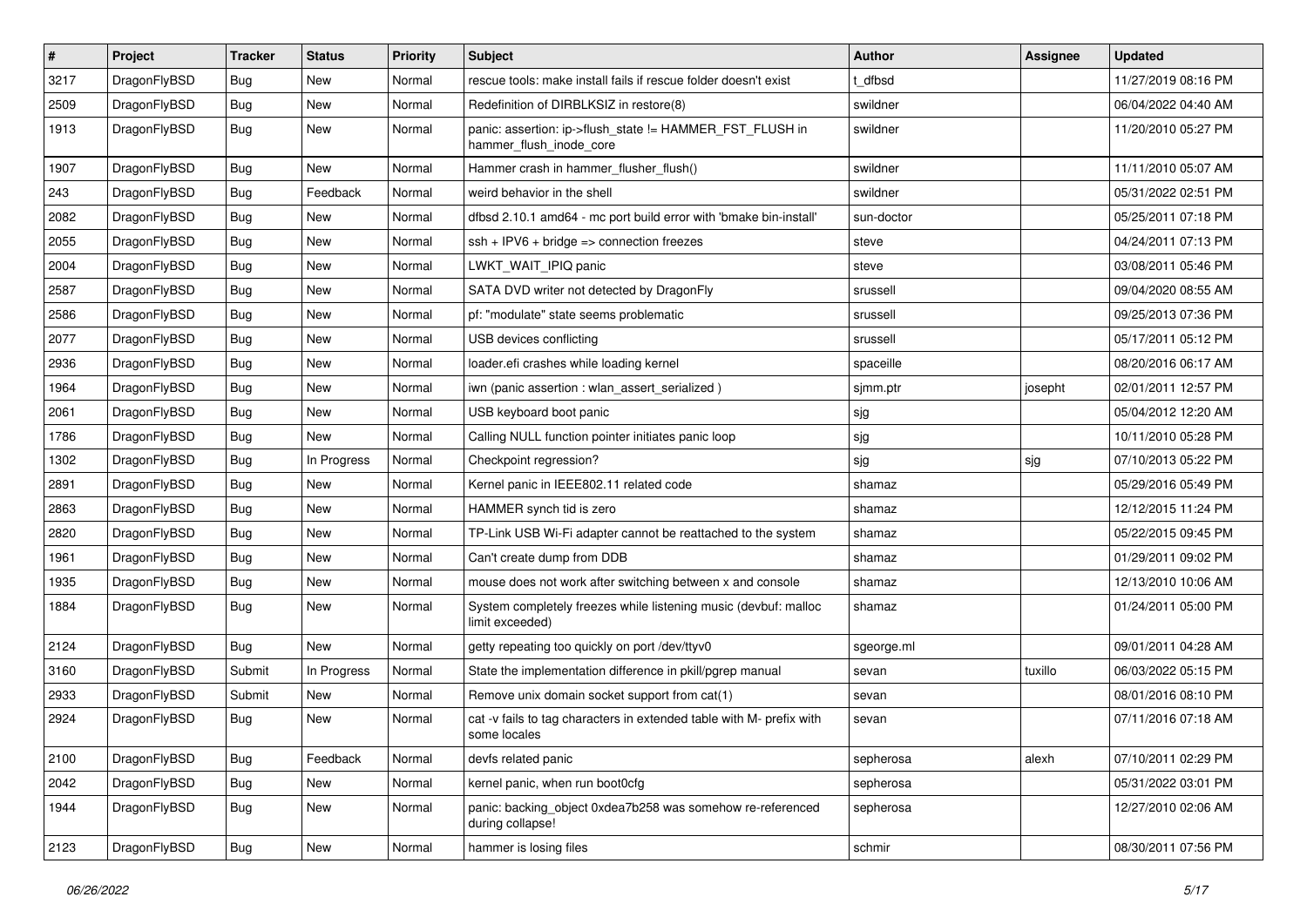| $\vert$ # | Project      | <b>Tracker</b> | <b>Status</b> | <b>Priority</b> | <b>Subject</b>                                                                                                                                           | <b>Author</b> | Assignee | <b>Updated</b>      |
|-----------|--------------|----------------|---------------|-----------------|----------------------------------------------------------------------------------------------------------------------------------------------------------|---------------|----------|---------------------|
| 3047      | DragonFlyBSD | <b>Bug</b>     | <b>New</b>    | Normal          | <b>HAMMER critical write error</b>                                                                                                                       | samuel        |          | 06/19/2019 09:50 AM |
| 2549      | DragonFlyBSD | <b>Bug</b>     | In Progress   | Normal          | netgraph7: Kernel page fault.                                                                                                                            | russiane39    | nant     | 05/10/2013 11:20 PM |
| 2316      | DragonFlyBSD | <b>Bug</b>     | New           | Normal          | Ungraceful invalid password handling for adding a new user in the<br>installer                                                                           | rune          |          | 04/27/2012 11:23 PM |
| 2080      | DragonFlyBSD | Bug            | New           | Normal          | panic: lockmgr thrd sleep: called from interrupt, ipi, or hard code<br>section                                                                           | rumcic        |          | 05/30/2011 05:06 PM |
| 2072      | DragonFlyBSD | <b>Bug</b>     | <b>New</b>    | Normal          | Fatal trap 12: stopped at lwkt send ipig3                                                                                                                | rumcic        |          | 05/17/2011 04:12 AM |
| 1975      | DragonFlyBSD | Bug            | <b>New</b>    | Normal          | Applications seg fault in select() and poll()                                                                                                            | rumcic        |          | 05/31/2022 02:58 PM |
| 1874      | DragonFlyBSD | <b>Bug</b>     | New           | Normal          | mpd listening on all IPs, accepting only on one                                                                                                          | rumcic        |          | 05/08/2011 01:01 PM |
| 1873      | DragonFlyBSD | <b>Bug</b>     | <b>New</b>    | Normal          | Panic upon usb mouse detach and reattaching                                                                                                              | rumcic        |          | 02/01/2011 09:53 AM |
| 1580      | DragonFlyBSD | Bug            | Feedback      | Normal          | Panic (Fatal trap 12: page fault while in kernel mode) while playing<br>with pf and netif names                                                          | rumcic        |          | 12/21/2018 01:21 AM |
| 1489      | DragonFlyBSD | Bug            | Feedback      | Normal          | panic: ufs dirbad: bad dir                                                                                                                               | rumcic        |          | 03/10/2013 04:34 AM |
| 1250      | DragonFlyBSD | Bug            | Feedback      | Normal          | Panic upon plugging an USB flash drive into the machine                                                                                                  | rumcic        |          | 03/10/2013 05:17 AM |
| 1249      | DragonFlyBSD | <b>Bug</b>     | Feedback      | Normal          | panic: ffs vfree: freeing free inode                                                                                                                     | rumcic        |          | 03/10/2013 05:13 AM |
| 1218      | DragonFlyBSD | Bug            | In Progress   | Normal          | panic: assertion: $error == 0$ in hammer start transaction                                                                                               | rumcic        |          | 05/11/2021 04:00 AM |
| 1192      | DragonFlyBSD | Submit         | New           | Normal          | KKASSERTs in sys/kern/uipc_{msg,socket}.c are too strict                                                                                                 | rumcic        |          | 05/11/2021 04:07 AM |
| 998       | DragonFlyBSD | <b>Bug</b>     | In Progress   | Normal          | Unconfiguring a vn while it is mounted                                                                                                                   | rumcic        | tuxillo  | 05/11/2021 04:00 AM |
| 3141      | DragonFlyBSD | Bug            | New           | Normal          | dhclient blocks boot process                                                                                                                             | rowo          |          | 12/16/2018 11:01 AM |
| 2738      | DragonFlyBSD | Bug            | New           | Normal          | Hammer: Strange behavior when trying to recover old version of<br>moved file                                                                             | roland        |          | 11/20/2014 08:02 AM |
| 2626      | DragonFlyBSD | Bug            | <b>New</b>    | Normal          | iwn driver drops with error: "firmware error 'iwn intr: fatal firmware<br>error"                                                                         | rodyaj        |          | 01/09/2014 05:50 AM |
| 2430      | DragonFlyBSD | <b>Bug</b>     | <b>New</b>    | Normal          | Alternate Password Hash method                                                                                                                           | robin.carey1  |          | 10/07/2012 06:28 AM |
| 2138      | DragonFlyBSD | <b>Bug</b>     | <b>New</b>    | Normal          | > 100% CPU usage                                                                                                                                         | robin.carey1  |          | 09/26/2011 12:20 PM |
| 1836      | DragonFlyBSD | <b>Bug</b>     | New           | Normal          | Incorrect TCP checksum show up in tcpdump                                                                                                                | robgar1       |          | 05/15/2022 11:22 AM |
| 2822      | DragonFlyBSD | Bug            | <b>New</b>    | Normal          | USB 3.0 stick throws "reading primary partition table: error<br>accessing offset 000[] for 152" error, while the stick works on any<br>other OS I tested | revuwa        | profmakx | 06/29/2015 05:56 AM |
| 3313      | DragonFlyBSD | <b>Bug</b>     | <b>New</b>    | Normal          | Can't boot from my live USB at all. The kernel loading process<br>hangs.                                                                                 | rempas        |          | 06/03/2022 12:16 AM |
| 1560      | DragonFlyBSD | <b>Bug</b>     | Feedback      | Normal          | Unable to modify partition table on ThinkPad T61p during install                                                                                         | rehsack       |          | 01/15/2015 08:57 AM |
| 2371      | DragonFlyBSD | Bug            | New           | Normal          | Timezone problem with America/Sao Paulo                                                                                                                  | raitech       |          | 05/17/2012 01:42 PM |
| 1942      | DragonFlyBSD | <b>Bug</b>     | New           | Normal          | locking against myself in getcacheblk()?                                                                                                                 | qhwt.dfly     |          | 05/31/2022 02:15 PM |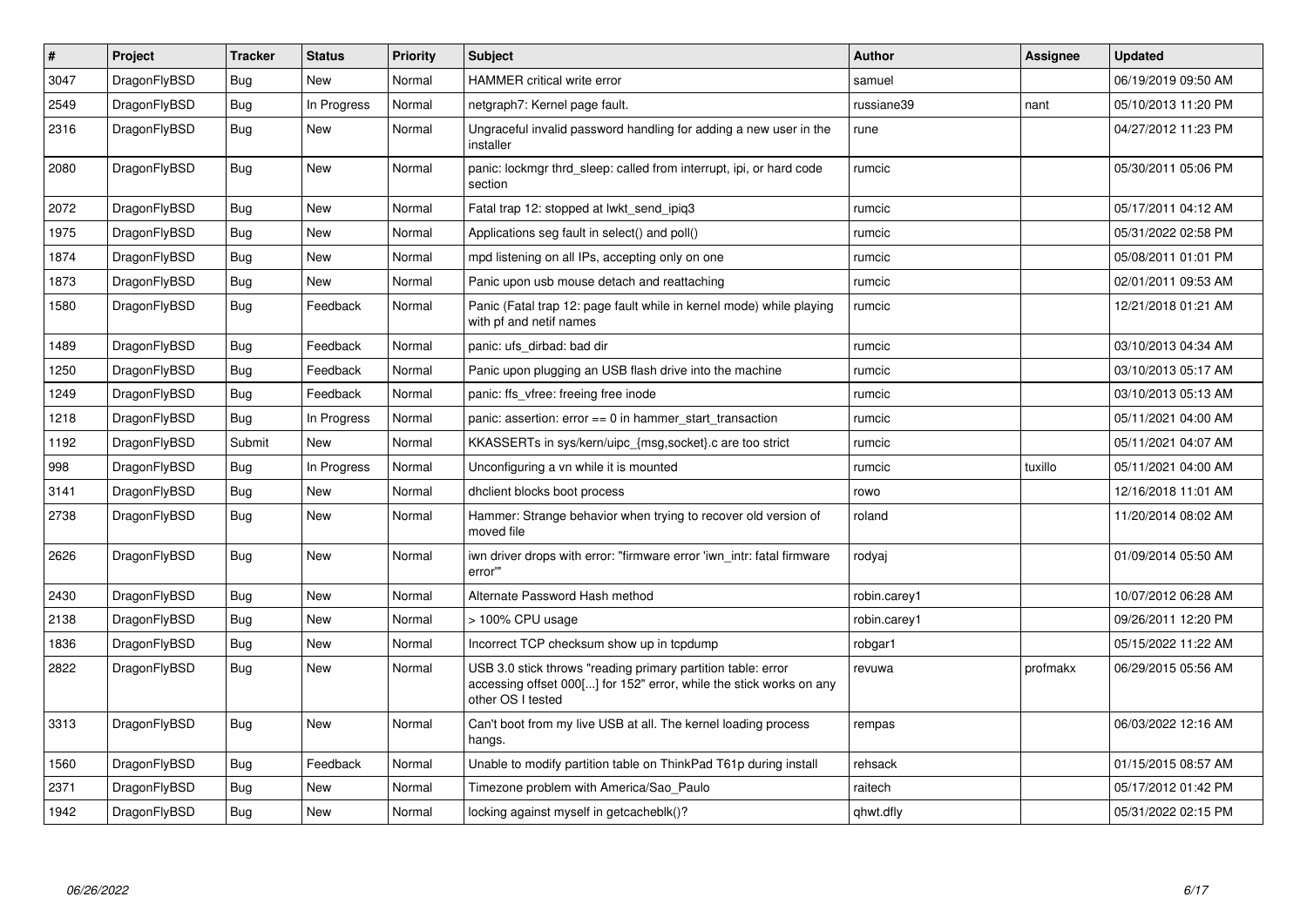| $\pmb{\#}$ | Project      | <b>Tracker</b> | <b>Status</b> | <b>Priority</b> | <b>Subject</b>                                                                                                                                                                                    | Author    | Assignee | <b>Updated</b>      |
|------------|--------------|----------------|---------------|-----------------|---------------------------------------------------------------------------------------------------------------------------------------------------------------------------------------------------|-----------|----------|---------------------|
| 1917       | DragonFlyBSD | Bug            | New           | Normal          | panic: assertion: (RB_EMPTY(&ip->rec_tree) && (ip->flags &<br>HAMMER INODE XDIRTY) == 0)    (!RB EMPTY(&ip->rec tree)<br>&& (ip->flags & HAMMER_INODE_XDIRTY) != 0) in<br>hammer flush inode done | qhwt.dfly |          | 11/24/2010 03:23 AM |
| 1876       | DragonFlyBSD | Bug            | <b>New</b>    | Normal          | devfs in jail + logging out from console(ttyv1+) -> panic                                                                                                                                         | qhwt.dfly | tuxillo  | 05/31/2022 03:24 PM |
| 1577       | DragonFlyBSD | Bug            | Feedback      | Normal          | panic: assertion: leaf->base.obj id == ip->obj id in<br>hammer_ip_delete_range                                                                                                                    | qhwt+dfly |          | 05/11/2021 04:01 AM |
| 1387       | DragonFlyBSD | Bug            | Feedback      | Normal          | zero-size malloc and ps: kvm_getprocs: Bad address                                                                                                                                                | qhwt+dfly |          | 05/11/2021 04:00 AM |
| 1368       | DragonFlyBSD | Bug            | In Progress   | Normal          | suspend signal race?                                                                                                                                                                              | qhwt+dfly |          | 05/11/2021 03:51 AM |
| 570        | DragonFlyBSD | Bug            | Feedback      | Normal          | 1.8.x: ACPI problems                                                                                                                                                                              | qhwt+dfly |          | 06/02/2014 03:45 AM |
| 3245       | DragonFlyBSD | Bug            | New           | Normal          | panic: free: guard1x fail, i915 load from loader.conf                                                                                                                                             | polachok  |          | 08/21/2020 10:36 AM |
| 1101       | DragonFlyBSD | Bug            | Feedback      | Normal          | ohci related panic                                                                                                                                                                                | polachok  |          | 05/11/2021 04:00 AM |
| 2496       | DragonFlyBSD | Bug            | <b>New</b>    | Normal          | NTFS malloc limit exceeded                                                                                                                                                                        | plasmob   | tuxillo  | 02/19/2013 08:47 AM |
| 3302       | DragonFlyBSD | Bug            | New           | Normal          | Will not boot on System76 Lemur Pro (lemp10)                                                                                                                                                      | piecuch   |          | 11/03/2021 10:21 AM |
| 3298       | DragonFlyBSD | Bug            | <b>New</b>    | Normal          | Running "w" and having logged in via XDM through VNC, "w" prints<br>an extra error message                                                                                                        | piecuch   |          | 10/25/2021 09:16 AM |
| 3239       | DragonFlyBSD | Bug            | <b>New</b>    | Normal          | unable to SIGKILL glitched emacs                                                                                                                                                                  | piecuch   |          | 05/26/2020 03:30 AM |
| 3238       | DragonFlyBSD | <b>Bug</b>     | New           | Normal          | race conditions when printing from vkernel console                                                                                                                                                | piecuch   |          | 05/19/2020 02:50 PM |
| 3247       | DragonFlyBSD | Bug            | <b>New</b>    | Normal          | Kernel panic doing nothing much                                                                                                                                                                   | phma      |          | 09/12/2020 11:40 PM |
| 2816       | DragonFlyBSD | Bug            | <b>New</b>    | Normal          | A multitasking process being debugged can get stuck                                                                                                                                               | phma      |          | 05/19/2015 03:57 AM |
| 2611       | DragonFlyBSD | <b>Bug</b>     | <b>New</b>    | Normal          | Change in IP address results in network not working                                                                                                                                               | phma      |          | 12/05/2013 07:55 PM |
| 2557       | DragonFlyBSD | Bug            | New           | Normal          | stock 3.4.1 kernel halts during booting if dm and dm_target_crypt<br>are loaded and RAID controller is present                                                                                    | phma      |          | 05/12/2013 10:38 PM |
| 2389       | DragonFlyBSD | Bug            | New           | Normal          | computer crashed while listing processes                                                                                                                                                          | phma      |          | 06/18/2012 02:49 PM |
| 2387       | DragonFlyBSD | Bug            | <b>New</b>    | Normal          | hammer ignores -t during dedup                                                                                                                                                                    | phma      |          | 06/17/2012 12:30 PM |
| 2331       | DragonFlyBSD | Bug            | New           | Normal          | reading mouse mode from unopen file descriptor hangs mouse<br>driver                                                                                                                              | phma      |          | 03/14/2012 09:43 AM |
| 2311       | DragonFlyBSD | Bug            | New           | Normal          | Xorg crash having something to do with drm                                                                                                                                                        | phma      |          | 02/22/2012 09:59 AM |
| 2306       | DragonFlyBSD | Bug            | <b>New</b>    | Normal          | a crash starts the kernel debugger in text mode, but just reboots in X                                                                                                                            | phma      |          | 02/11/2012 08:02 PM |
| 1559       | DragonFlyBSD | Bug            | New           | Normal          | kernel trap                                                                                                                                                                                       | phma      |          | 11/27/2021 08:43 AM |
| 1990       | DragonFlyBSD | Bug            | New           | Normal          | /mnt too large to mount                                                                                                                                                                           | peur.neu  |          | 02/16/2011 11:24 PM |
| 1951       | DragonFlyBSD | Bug            | New           | Normal          | dma_timeouts at phyaddr on a good hdd                                                                                                                                                             | peur.neu  |          | 01/04/2011 07:12 AM |
| 1943       | DragonFlyBSD | <b>Bug</b>     | New           | Normal          | hammer assertion panic                                                                                                                                                                            | peter     |          | 12/27/2010 12:45 AM |
| 3226       | DragonFlyBSD | Bug            | New           | Normal          | Xorg freezes in vm: thread stuck in "objtrm1"                                                                                                                                                     | peeter    |          | 04/08/2020 02:10 AM |
| 2970       | DragonFlyBSD | <b>Bug</b>     | New           | Normal          | kernel 4.7: "Is -I" causes panic on UDF filesystem: "bgetvp -<br>overlapping buffer"                                                                                                              | peeter    |          | 12/21/2016 02:46 AM |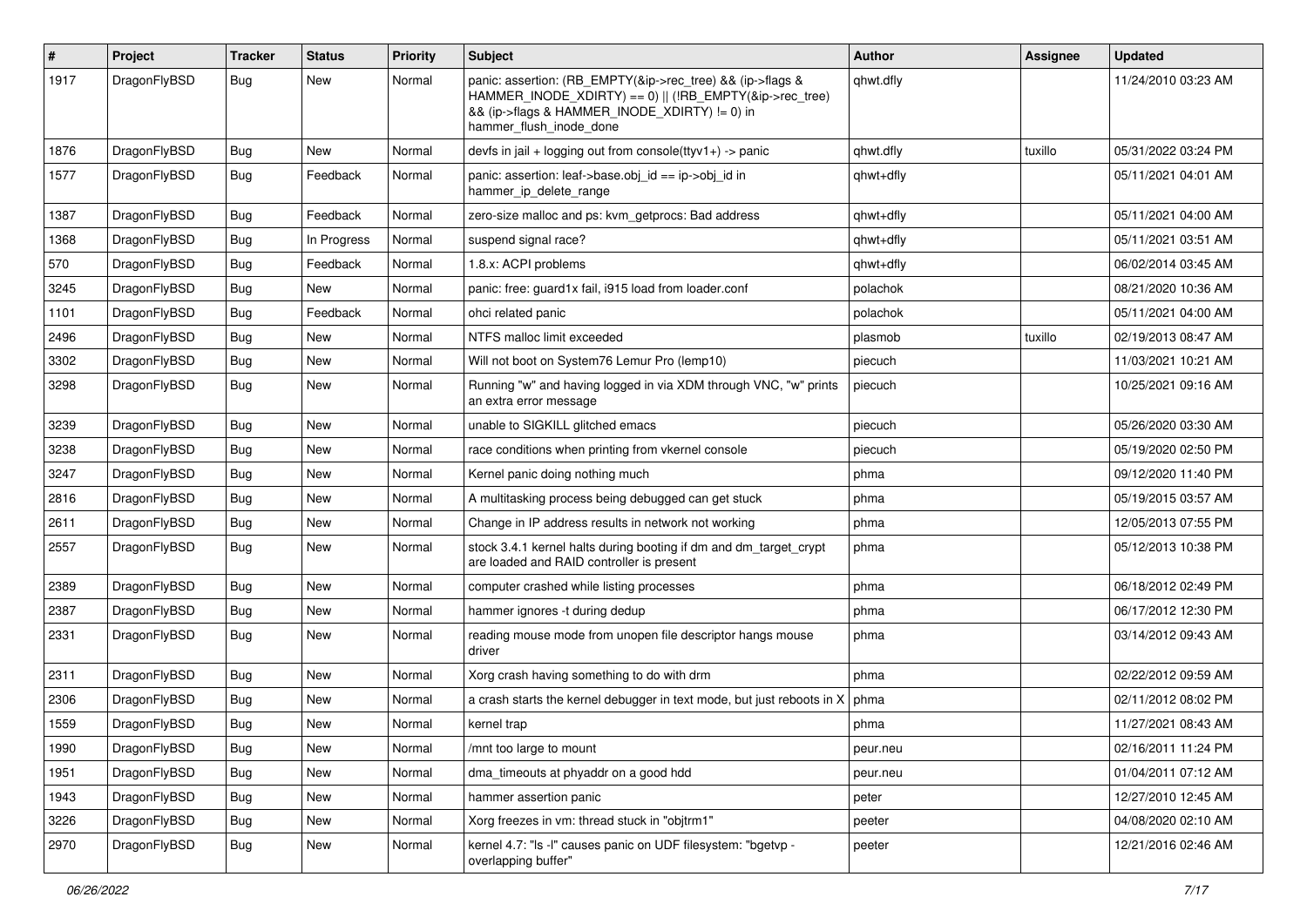| $\pmb{\#}$ | Project      | <b>Tracker</b> | <b>Status</b> | <b>Priority</b> | Subject                                                                                                            | Author                 | <b>Assignee</b> | <b>Updated</b>      |
|------------|--------------|----------------|---------------|-----------------|--------------------------------------------------------------------------------------------------------------------|------------------------|-----------------|---------------------|
| 2898       | DragonFlyBSD | Bug            | <b>New</b>    | Normal          | <b>HAMMER</b> panic                                                                                                | pavalos                |                 | 11/03/2018 07:05 AM |
| 2526       | DragonFlyBSD | Bug            | <b>New</b>    | Normal          | hammer cleanup doesn't run on first day of DST                                                                     | pavalos                |                 | 10/18/2016 05:28 PM |
| 2248       | DragonFlyBSD | <b>Bug</b>     | New           | Normal          | sysctl panic                                                                                                       | pavalos                |                 | 11/23/2011 06:23 PM |
| 2199       | DragonFlyBSD | Bug            | New           | Normal          | screen segfaults if utmpx isn't present                                                                            | pavalos                |                 | 11/15/2011 10:52 PM |
| 2099       | DragonFlyBSD | Bug            | <b>New</b>    | Normal          | page fault panic in vm system                                                                                      | pavalos                |                 | 07/10/2011 08:51 AM |
| 2048       | DragonFlyBSD | Bug            | <b>New</b>    | Normal          | panic: ffs sync: rofs mod                                                                                          | pavalos                |                 | 04/12/2011 05:45 AM |
| 2008       | DragonFlyBSD | Bug            | New           | Normal          | lwkt_setcpu_remote: td->td_flags 00800621 console flood                                                            | pavalos                |                 | 03/06/2011 09:37 PM |
| 1969       | DragonFlyBSD | Bug            | New           | Normal          | pf-related network problem                                                                                         | pavalos                | lentferj        | 02/01/2011 06:57 PM |
| 1949       | DragonFlyBSD | Bug            | New           | Normal          | iwn panic                                                                                                          | pavalos                |                 | 01/30/2011 03:21 AM |
| 1946       | DragonFlyBSD | Bug            | <b>New</b>    | Normal          | ieee80211 panic                                                                                                    | pavalos                | josepht         | 01/27/2011 06:00 PM |
| 1769       | DragonFlyBSD | <b>Bug</b>     | New           | Normal          | panic: assertion: tp->tt_msg->tt_cpuid == mycpuid in<br>tcp callout active                                         | pavalos                | sjg             | 05/15/2022 11:07 AM |
| 2874       | DragonFlyBSD | Bug            | New           | Normal          | make world DESTDIR=/emptydir fails                                                                                 | pascii                 |                 | 12/25/2015 07:04 AM |
| 3152       | DragonFlyBSD | Bug            | Feedback      | Normal          | Console's size in ttyv0 and single user mode is sticking to 80x25,<br>while ttyv1 can make use of the whole screen | overtime               |                 | 02/24/2019 01:08 AM |
| 2802       | DragonFlyBSD | <b>Bug</b>     | <b>New</b>    | Normal          | USB Wifi urtwn0 crash from cd boot                                                                                 | opvalues               |                 | 03/10/2015 01:07 AM |
| 2799       | DragonFlyBSD | Bug            | <b>New</b>    | Normal          | Fatal trap 12 caused by moused(8) -p/dev/cual0                                                                     | opvalues               |                 | 03/04/2015 11:01 PM |
| 3052       | DragonFlyBSD | Bug            | <b>New</b>    | Normal          | panic DragonFly v4.8.1-RELEASE by mounting a malformed NTFS<br>image [64.000]                                      | open.source@ribose.com |                 | 08/14/2017 03:22 AM |
| 3051       | DragonFlyBSD | Bug            | New           | Normal          | panic DragonFly v4.8.1-RELEASE by mounting a malformed NTFS<br>image [12.000]                                      | open.source@ribose.com |                 | 08/14/2017 03:20 AM |
| 3049       | DragonFlyBSD | Bug            | <b>New</b>    | Normal          | panic DragonFly v4.8.1-RELEASE by mounting a malformed<br>msdosfs image [12.128]                                   | open.source@ribose.com |                 | 08/14/2017 02:53 AM |
| 2622       | DragonFlyBSD | <b>Bug</b>     | <b>New</b>    | Normal          | VAIO FIT15E fn keys support                                                                                        | nonsolosoft            |                 | 12/31/2013 01:31 AM |
| 2621       | DragonFlyBSD | Bug            | <b>New</b>    | Normal          | core dump using cdrom                                                                                              | nonsolosoft            |                 | 12/27/2013 12:43 AM |
| 2412       | DragonFlyBSD | Bug            | <b>New</b>    | Normal          | wlan0 fails to get address via dhclient                                                                            | nonsolosoft            |                 | 08/30/2012 05:55 AM |
| 2182       | DragonFlyBSD | Bug            | New           | Normal          | if msk PHY FIFO underrun/overflow                                                                                  | nonsolosoft            |                 | 09/03/2012 06:39 AM |
| 1193       | DragonFlyBSD | Bug            | <b>New</b>    | Normal          | kernel doesn't recognize cdrom drive                                                                               | nonsolosoft            |                 | 01/25/2014 09:11 PM |
| 3215       | DragonFlyBSD | Bug            | <b>New</b>    | Normal          | Hang in todrain(3) after write(3)                                                                                  | noloader               |                 | 11/25/2019 03:08 PM |
| 2098       | DragonFlyBSD | Submit         | New           | Normal          | [PATCH] correct ath man page example<br>(/usr/src/share/man/man4/ath.4)                                            | nobody                 |                 | 11/15/2011 12:27 AM |
| 2958       | DragonFlyBSD | Bug            | Feedback      | Normal          | Hammer FS dies during pruning after massive write load                                                             | neilb                  |                 | 10/11/2016 04:20 AM |
| 2957       | DragonFlyBSD | <b>Bug</b>     | Feedback      | Normal          | swapoff -a followed by swapon -a doesn't give your swap back                                                       | neilb                  |                 | 10/09/2016 04:17 AM |
| 2104       | DragonFlyBSD | Bug            | New           | Normal          | network configuration seg. fault on install CD                                                                     | navratil               |                 | 07/26/2011 07:55 AM |
| 1144       | DragonFlyBSD | Bug            | Feedback      | Normal          | Incorrect clock under KVM                                                                                          | msylvan                |                 | 03/09/2013 01:17 PM |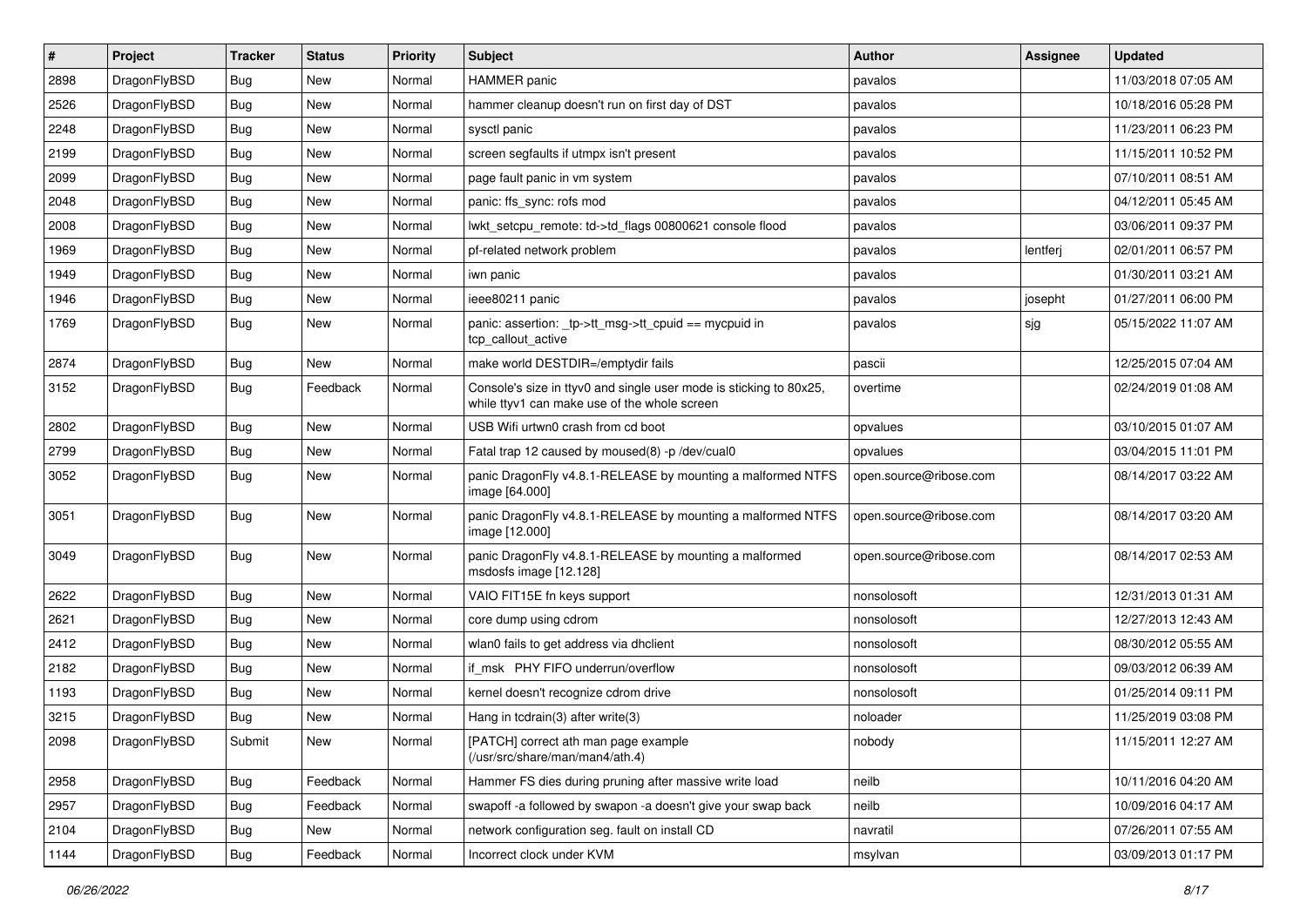| $\pmb{\#}$ | Project      | <b>Tracker</b> | <b>Status</b> | <b>Priority</b> | Subject                                                                                                 | Author        | <b>Assignee</b> | <b>Updated</b>      |
|------------|--------------|----------------|---------------|-----------------|---------------------------------------------------------------------------------------------------------|---------------|-----------------|---------------------|
| 168        | DragonFlyBSD | <b>Bug</b>     | In Progress   | Normal          | Livelocked limit engaged while trying to setup IPW wireless                                             | mschacht      | sepherosa       | 05/11/2021 04:05 AM |
| 3218       | DragonFlyBSD | Bug            | New           | Normal          | Kernel panics are not sent to comconsole when booted over EFI                                           | mqudsi        |                 | 12/02/2019 08:52 PM |
| 3317       | DragonFlyBSD | Bug            | In Progress   | Normal          | Network vtnet0 not working on Hetzner cloud                                                             | mneumann      |                 | 06/18/2022 03:55 AM |
| 3235       | DragonFlyBSD | Bug            | New           | Normal          | Kernel panic in devfs_vnops.c                                                                           | mneumann      |                 | 04/28/2020 07:00 AM |
| 3222       | DragonFlyBSD | Bug            | <b>New</b>    | Normal          | gcc - undefined reference to '__atomic_load' (missing libatomic?)                                       | mneumann      |                 | 02/08/2020 02:45 AM |
| 2972       | DragonFlyBSD | Bug            | New           | Normal          | ipfw3 "deny to me" does not work correctly                                                              | mneumann      |                 | 12/27/2016 12:11 PM |
| 2881       | DragonFlyBSD | Bug            | New           | Normal          | Pulseaudio hangs/resets system when starting X11                                                        | mneumann      |                 | 01/09/2016 03:08 AM |
| 2788       | DragonFlyBSD | Bug            | <b>New</b>    | Normal          | ioctl GSLICEINFO: Not working for vnode slice                                                           | mneumann      |                 | 02/12/2015 07:49 AM |
| 1293       | DragonFlyBSD | Bug            | New           | Normal          | 2.2.1-REL Installer Request                                                                             | mk            | tuxillo         | 05/11/2021 04:00 AM |
| 2644       | DragonFlyBSD | Bug            | Feedback      | Normal          | 3.6.0-REL trap 9 on boot                                                                                | memmerto      |                 | 11/27/2021 08:08 AM |
| 2598       | DragonFlyBSD | <b>Bug</b>     | New           | Normal          | i386 via USB Booting                                                                                    | mbzadegan     |                 | 10/21/2013 02:28 AM |
| 2067       | DragonFlyBSD | Bug            | New           | Normal          | sound/pcm: "play interrupt timeout, channel dead"                                                       | matthiasr     |                 | 05/11/2021 03:55 AM |
| 1860       | DragonFlyBSD | <b>Bug</b>     | Feedback      | Normal          | Panic while creating UFS fs on vn(4) for initrd                                                         | matthias      |                 | 02/29/2012 07:16 AM |
| 3035       | DragonFlyBSD | Bug            | <b>New</b>    | Normal          | panic: assertion "cpu >= 0 && cpu < ncpus" failed in netisr_cpuport<br>at /usr/src/sys/net/netisr2.h:87 | masu          |                 | 05/11/2017 01:24 AM |
| 2809       | DragonFlyBSD | <b>Bug</b>     | <b>New</b>    | Normal          | hammer mirror-stream                                                                                    | masu          |                 | 04/10/2015 12:33 AM |
| 2092       | DragonFlyBSD | Bug            | <b>New</b>    | Normal          | Panic: Bad link elm 0x next->prev != elm                                                                | masterblaster | dillon          | 12/04/2011 12:49 PM |
| 2370       | DragonFlyBSD | <b>Bug</b>     | <b>New</b>    | Normal          | panic: ffs_valloc: dup alloc                                                                            | marino        | vsrinivas       | 02/01/2013 09:28 AM |
| 2167       | DragonFlyBSD | Bug            | New           | Normal          | shutdown/reboot fails after uptime msg                                                                  | marino        |                 | 11/28/2011 03:01 AM |
| 2531       | DragonFlyBSD | Bug            | <b>New</b>    | Normal          | camcontrol fails to disable APM                                                                         | m.lombardi85  |                 | 03/23/2013 12:28 PM |
| 2808       | DragonFlyBSD | Bug            | New           | Normal          | X freeze by switching between X and VT - results in black screen                                        | lukesky333    |                 | 05/11/2021 03:55 AM |
| 2434       | DragonFlyBSD | Bug            | New           | Normal          | BTX Halted - Boot fails on USB/GUI                                                                      | lucmv         |                 | 10/17/2012 08:12 PM |
| 2565       | DragonFlyBSD | Bug            | New           | Normal          | "ifconfig ix0 up" panic                                                                                 | Itpig402a     |                 | 06/03/2013 05:46 AM |
| 3310       | DragonFlyBSD | Bug            | In Progress   | Normal          | NVMM+QEMU fail to boot with UEFI: Mem Assist Failed<br>[gpa=0xfffffff0]                                 | liweitianux   |                 | 01/11/2022 03:22 PM |
| 3028       | DragonFlyBSD | <b>Bug</b>     | In Progress   | Normal          | installer: confusion of set/get disk encryption passphrase dialogs                                      | liweitianux   | tuxillo         | 06/03/2022 05:13 PM |
| 2917       | DragonFlyBSD | Bug            | New           | Normal          | da8: reading primary partition table: error accessing offset<br>000000000000 for 512                    | liweitianux   |                 | 05/11/2021 08:43 PM |
| 2892       | DragonFlyBSD | Bug            | New           | Normal          | swap_pager:indefinite wait bufferf error                                                                | lhmwzy        |                 | 02/21/2016 10:32 PM |
| 2288       | DragonFlyBSD | <b>Bug</b>     | Feedback      | Normal          | Random IO performance loss introduced since January 1st                                                 | lentferj      |                 | 01/23/2013 04:21 PM |
| 1939       | DragonFlyBSD | Bug            | New           | Normal          | Panic on nightly build and stress test box                                                              | lentferj      |                 | 12/18/2010 08:41 AM |
| 1916       | DragonFlyBSD | Bug            | New           | Normal          | Constant crashes on x86_64 with UFS                                                                     | lentferj      |                 | 11/21/2010 07:40 PM |
| 1727       | DragonFlyBSD | Bug            | Feedback      | Normal          | CD boot panic (2.6.1) (usb?)                                                                            | kiril         |                 | 05/15/2022 05:10 AM |
| 2645       | DragonFlyBSD | <b>Bug</b>     | New           | Normal          | panic with dsched fq and ioprio                                                                         | jyoung15      |                 | 02/20/2014 07:29 AM |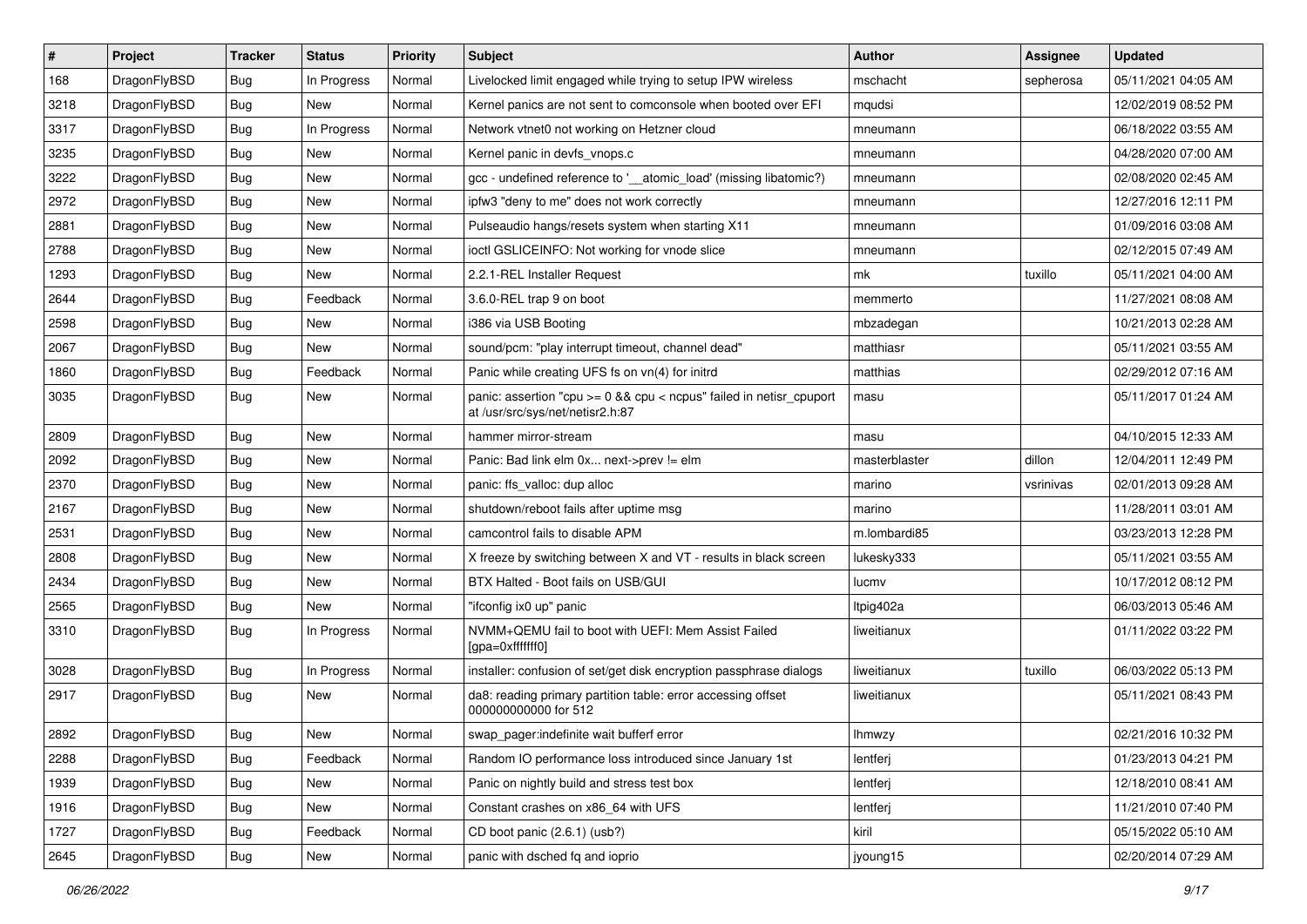| #    | Project      | <b>Tracker</b> | <b>Status</b> | <b>Priority</b> | <b>Subject</b>                                                                                             | Author          | Assignee | <b>Updated</b>      |
|------|--------------|----------------|---------------|-----------------|------------------------------------------------------------------------------------------------------------|-----------------|----------|---------------------|
| 2444 | DragonFlyBSD | <b>Bug</b>     | <b>New</b>    | Normal          | Crash during Hammer overnight cleanup                                                                      | justin          |          | 11/04/2012 07:58 AM |
| 2090 | DragonFlyBSD | <b>Bug</b>     | Feedback      | Normal          | snd_hda does not support headphone automute                                                                | justin          |          | 03/29/2012 08:03 PM |
| 2245 | DragonFlyBSD | <b>Bug</b>     | New           | Normal          | panic: assertion "ref < &td->td_toks_end" failed in lwkt_gettoken at<br>/usr/src/sys/kern/lwkt_token.c:588 | juanfra684      |          | 11/22/2011 07:41 PM |
| 2153 | DragonFlyBSD | <b>Bug</b>     | <b>New</b>    | Normal          | Too many unuseful warnings at boot                                                                         | juanfra684      |          | 10/18/2011 10:16 PM |
| 1717 | DragonFlyBSD | <b>Bug</b>     | Feedback      | Normal          | HAMMER panic in hammer cursor down()                                                                       | josepht1        |          | 05/11/2021 04:05 AM |
| 2568 | DragonFlyBSD | <b>Bug</b>     | <b>New</b>    | Normal          | AHCI panic                                                                                                 | josepht         |          | 06/07/2013 05:52 PM |
| 2013 | DragonFlyBSD | <b>Bug</b>     | In Progress   | Normal          | oversized DMA request loop                                                                                 | josepht         |          | 05/11/2021 04:06 AM |
| 1745 | DragonFlyBSD | <b>Bug</b>     | Feedback      | Normal          | kmalloc panic                                                                                              | josepht         |          | 05/11/2021 04:05 AM |
| 1330 | DragonFlyBSD | <b>Bug</b>     | Feedback      | Normal          | Hammer, usb disk, SYNCHRONIZE CACHE failure                                                                | josepht         |          | 06/02/2014 04:56 AM |
| 2712 | DragonFlyBSD | <b>Bug</b>     | New           | Normal          | connect(2) returns EINVAL when retrying after ECONNREFUSED                                                 | jorisgio        |          | 08/14/2014 05:31 PM |
| 2391 | DragonFlyBSD | <b>Bug</b>     | In Progress   | Normal          | System lock with ahci and acpi enabled on ATI RS690 chipset with<br>SMB600 sata controller                 | jorisgio        | vadaszi  | 06/03/2015 03:51 PM |
| 2890 | DragonFlyBSD | Bug            | <b>New</b>    | Normal          | not able to boot usb installer on Toshiba Chromebook 2                                                     | johnnywhishbone |          | 02/22/2016 03:42 AM |
| 3089 | DragonFlyBSD | Bug            | In Progress   | Normal          | vtnet(4) - disable TCP checksum offload by default                                                         | jlane           | vadaszi  | 05/11/2021 04:14 AM |
| 2731 | DragonFlyBSD | Bug            | In Progress   | Normal          | Screen full of random colors when starting Xorg with Intel Haswell<br>HD Graphics P4600                    | jkatzmaier      |          | 11/12/2014 04:08 PM |
| 2369 | DragonFlyBSD | <b>Bug</b>     | New           | Normal          | panic: Bad link elm 0xffffffe07edf6068 next->prev != elm                                                   | jaydg           |          | 08/15/2012 03:04 AM |
| 2353 | DragonFlyBSD | <b>Bug</b>     | In Progress   | Normal          | panic: assertion "gd->gd_spinlocks_wr == 0" failed in<br>bsd4_schedulerclock                               | jaydg           | alexh    | 11/28/2012 01:57 AM |
| 2308 | DragonFlyBSD | Bug            | <b>New</b>    | Normal          | System freeze when unloading snd_hda                                                                       | jaydg           |          | 02/19/2012 07:15 AM |
| 3134 | DragonFlyBSD | <b>Bug</b>     | <b>New</b>    | Normal          | RFC 3021 (/31 networks) appear to be unsupported                                                           | jailbird        |          | 05/16/2018 11:03 PM |
| 2746 | DragonFlyBSD | Bug            | New           | Normal          | some fraction of xterms started from the xmonad window manager<br>get killed with SIGALRM                  | isenmann        | profmakx | 12/28/2014 02:51 AM |
| 2604 | DragonFlyBSD | Bug            | <b>New</b>    | Normal          | dell laptop does not boot with LATEST                                                                      | isenmann        |          | 11/20/2013 02:07 AM |
| 3029 | DragonFlyBSD | Bug            | <b>New</b>    | Normal          | Running DflyBSD 4.8 on FreeBSD bhyve as a guest                                                            | iron            |          | 05/13/2022 04:33 AM |
| 3189 | DragonFlyBSD | Bug            | New           | Normal          | Allow DragonFly Mail Agent to accept an alternate config via<br>command line switch                        | iang            |          | 08/16/2021 12:42 AM |
| 3206 | DragonFlyBSD | Submit         | New           | Normal          | update psm/kbd to FreeBSD 12.0 code                                                                        | htse            |          | 10/05/2019 03:49 PM |
| 3201 | DragonFlyBSD | Submit         | <b>New</b>    | Normal          | Fixes make search display                                                                                  | htse            |          | 08/20/2021 04:02 PM |
| 2125 | DragonFlyBSD | <b>Bug</b>     | New           | Normal          | Weird garbage in dmesg                                                                                     | herrgard        |          | 08/30/2011 08:04 PM |
| 2045 | DragonFlyBSD | <b>Bug</b>     | New           | Normal          | ral(4): Fatal trap 12: page fault while in kernel mode (two panics)                                        | herrgard        |          | 11/03/2011 05:34 PM |
| 1563 | DragonFlyBSD | Bug            | Feedback      | Normal          | reset(1) doesn't reset terminal to the defaults                                                            | hasso           |          | 03/10/2013 04:17 AM |
| 1525 | DragonFlyBSD | <b>Bug</b>     | New           | Normal          | boehm-gc problems                                                                                          | hasso           |          | 10/13/2012 07:13 PM |
| 1502 | DragonFlyBSD | <b>Bug</b>     | In Progress   | Normal          | Lock while deleting files from nohistory HAMMER directories                                                | hasso           |          | 03/10/2013 04:28 AM |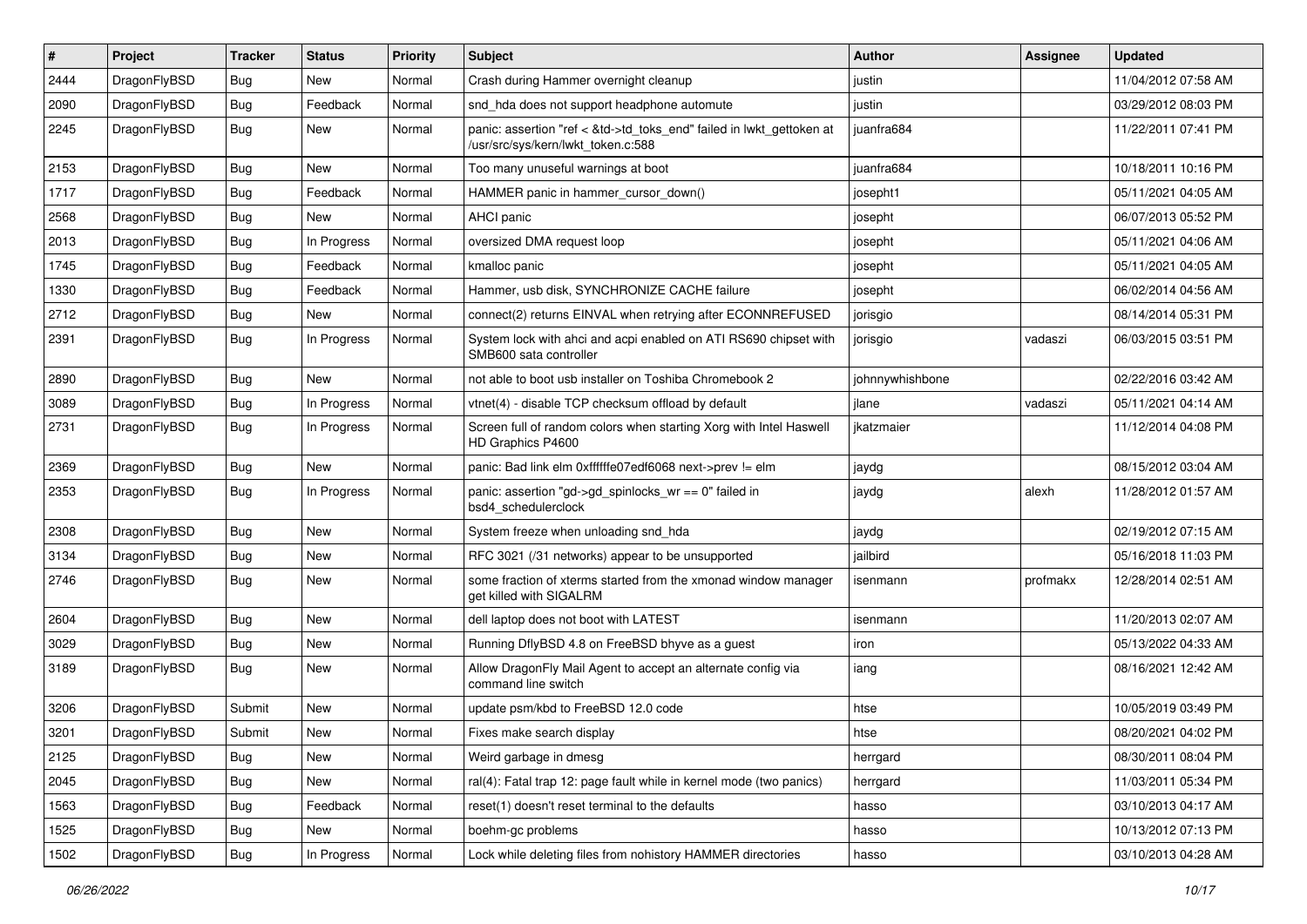| $\vert$ # | Project      | <b>Tracker</b> | <b>Status</b> | <b>Priority</b> | <b>Subject</b>                                                                                             | <b>Author</b> | <b>Assignee</b> | <b>Updated</b>      |
|-----------|--------------|----------------|---------------|-----------------|------------------------------------------------------------------------------------------------------------|---------------|-----------------|---------------------|
| 1486      | DragonFlyBSD | <b>Bug</b>     | Feedback      | Normal          | Interrupt storm related to SATA DVD device                                                                 | hasso         |                 | 05/11/2021 04:01 AM |
| 1430      | DragonFlyBSD | <b>Bug</b>     | <b>New</b>    | Normal          | Buggy w(1)?                                                                                                | hasso         | alexh           | 11/24/2010 08:09 AM |
| 1411      | DragonFlyBSD | <b>Bug</b>     | Feedback      | Normal          | Burning doesn't work with ahci(4)                                                                          | hasso         | dillon          | 05/11/2021 04:00 AM |
| 2094      | DragonFlyBSD | Bug            | <b>New</b>    | Normal          | Segfault when gdb printing backtrace from core dump                                                        | greenrd       |                 | 06/25/2011 04:14 PM |
| 3165      | DragonFlyBSD | <b>Bug</b>     | <b>New</b>    | Normal          | Looping at boot time                                                                                       | gop           |                 | 12/28/2018 01:04 PM |
| 2577      | DragonFlyBSD | Bug            | New           | Normal          | virtio-blk iops performance is cpu limited on high end devices                                             | $g$ js $278$  | vsrinivas       | 08/01/2013 02:28 PM |
| 2819      | DragonFlyBSD | Bug            | In Progress   | Normal          | Random micro system freezes after a week of uptime                                                         | ftigeot       | dillon          | 08/16/2015 08:46 PM |
| 2803      | DragonFlyBSD | <b>Bug</b>     | <b>New</b>    | Normal          | HAMMER: Warning: UNDO area too small!                                                                      | ftigeot       |                 | 03/11/2015 03:42 PM |
| 2674      | DragonFlyBSD | <b>Bug</b>     | <b>New</b>    | Normal          | <b>GPT Support</b>                                                                                         | ftigeot       |                 | 12/28/2015 02:54 PM |
| 2619      | DragonFlyBSD | <b>Bug</b>     | <b>New</b>    | Normal          | DragonFly 3.6 can't be installed on a 6TB volume                                                           | ftigeot       |                 | 02/23/2014 11:55 PM |
| 2535      | DragonFlyBSD | <b>Bug</b>     | <b>New</b>    | Normal          | Imap processes apparentlt blocked on disk I/O                                                              | ftigeot       |                 | 04/02/2013 09:31 AM |
| 2416      | DragonFlyBSD | Bug            | <b>New</b>    | Normal          | ".' entry can be removed on mounted nfs filesystem                                                         | ftigeot       | tuxillo         | 06/03/2014 04:40 AM |
| 2122      | DragonFlyBSD | Submit         | New           | Normal          | [Review] Fixes to the VFS layer                                                                            | ftigeot       |                 | 05/31/2022 03:25 PM |
| 2051      | DragonFlyBSD | Bug            | <b>New</b>    | Normal          | No ipv6 lan route entry created on 2.10                                                                    | ftigeot       |                 | 04/21/2011 10:37 AM |
| 2037      | DragonFlyBSD | <b>Bug</b>     | Feedback      | Normal          | Panic Bad link elm while building packages                                                                 | ftigeot       | dillon          | 04/21/2011 07:20 AM |
| 1923      | DragonFlyBSD | <b>Bug</b>     | <b>New</b>    | Normal          | Abysmal NFS performance with IPv6                                                                          | ftigeot       |                 | 12/05/2010 09:34 PM |
| 1826      | DragonFlyBSD | <b>Bug</b>     | <b>New</b>    | Normal          | panic during boot: assertion so->so_port  in tcp_input                                                     | ftigeot       |                 | 05/15/2022 11:05 AM |
| 1818      | DragonFlyBSD | <b>Bug</b>     | New           | Normal          | panic: Bad tailq NEXT (kqueue issue ?)                                                                     | ftigeot       |                 | 05/15/2022 11:40 AM |
| 1593      | DragonFlyBSD | <b>Bug</b>     | Feedback      | Normal          | panic: assertion: ccb == ap->ap_err_ccb in ahci_put_err_ccb                                                | ftigeot       | ftigeot         | 05/15/2022 05:09 AM |
| 1899      | DragonFlyBSD | <b>Bug</b>     | New           | Normal          | Keyboard doesn't work                                                                                      | fransm        |                 | 05/15/2022 03:32 PM |
| 846       | DragonFlyBSD | <b>Bug</b>     | Feedback      | Normal          | USB bugs:usb mouse can't used!                                                                             | frankning     |                 | 01/15/2015 08:36 AM |
| 1672      | DragonFlyBSD | <b>Bug</b>     | Feedback      | Normal          | panic (trap 12) around btree_search() in 2.4.1-RELEASE                                                     | floid         |                 | 01/19/2015 03:36 AM |
| 979       | DragonFlyBSD | <b>Bug</b>     | Feedback      | Normal          | Failure-prone USB mass storage (SB600? msdosfs? CAM?)                                                      | floid         |                 | 01/15/2015 08:38 AM |
| 2569      | DragonFlyBSD | <b>Bug</b>     | New           | Normal          | ctime NFS                                                                                                  | ferney        |                 | 08/11/2013 04:35 AM |
| 2075      | DragonFlyBSD | <b>Bug</b>     | <b>New</b>    | Normal          | pflogd on x86 64                                                                                           | fanch         |                 | 05/16/2011 04:04 PM |
| 3276      | DragonFlyBSD | Submit         | New           | Normal          | Add option controlling whether gpt expand expands the last partition<br>(needs testing)                    | falsifian     |                 | 07/10/2021 03:35 AM |
| 2544      | DragonFlyBSD | <b>Bug</b>     | New           | Normal          | live DVD system boot (menu option 1) caused db> prompt on<br>PE1950                                        | estrabd       |                 | 05/11/2021 03:54 AM |
| 2254      | DragonFlyBSD | Bug            | New           | Normal          | panic: assertion "ref < &td->td toks end" failed in lwkt gettoken at<br>/usr/src/sys/kern/lwkt_token.c:588 | eocallaghan   |                 | 12/05/2011 10:21 PM |
| 2164      | DragonFlyBSD | Bug            | New           | Normal          | panic on reboot from usb.                                                                                  | eocallaghan   |                 | 10/27/2011 09:29 AM |
| 2161      | DragonFlyBSD | Bug            | New           | Normal          | Outdated xorg.conf file gets installed into etc and screws up mouse                                        | eocallaghan   |                 | 10/27/2011 01:51 PM |
| 2158      | DragonFlyBSD | <b>Bug</b>     | New           | Normal          | iwn panics with assertion on boot.                                                                         | eocallaghan   |                 | 10/24/2011 04:13 PM |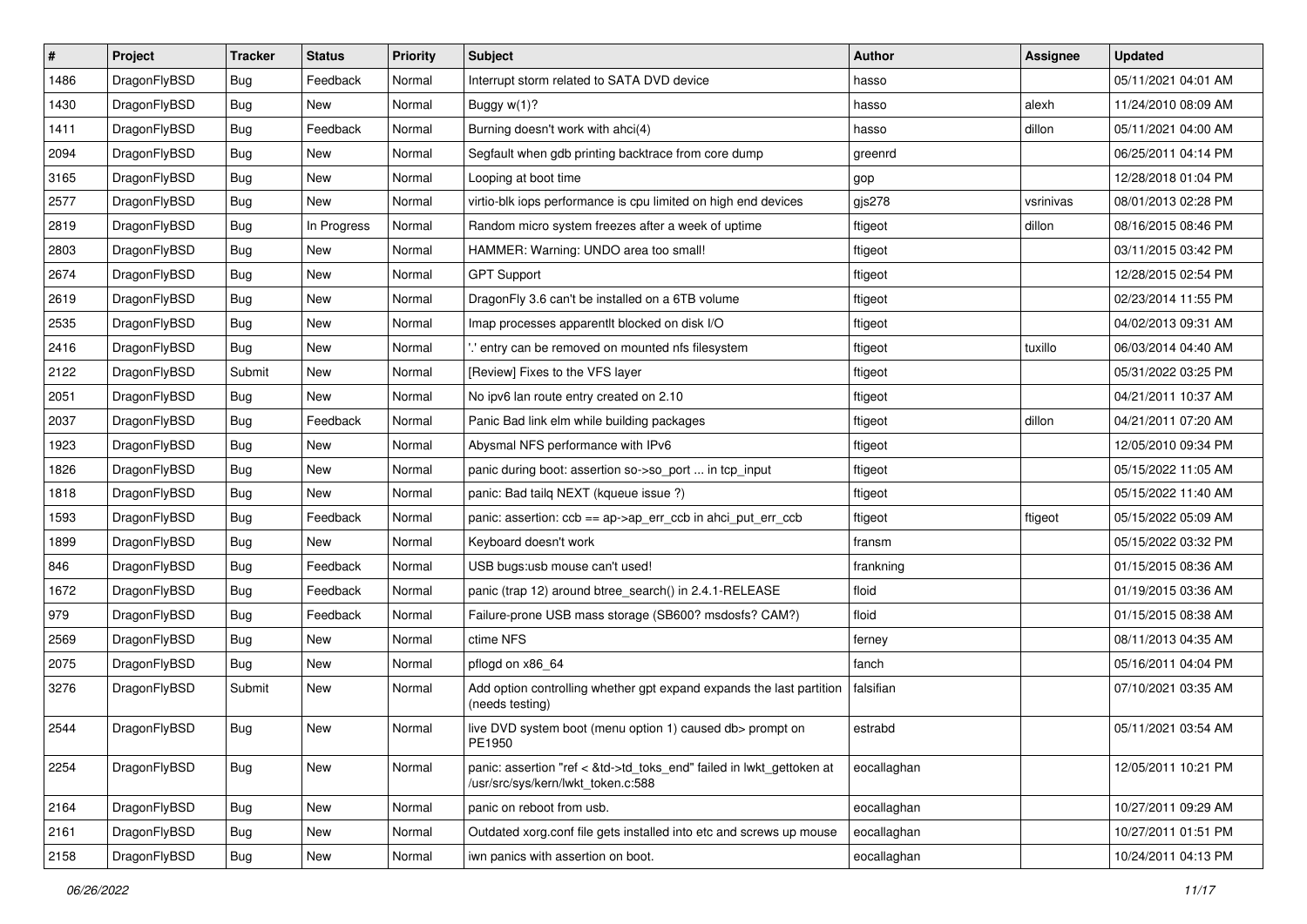| $\#$ | Project      | <b>Tracker</b> | <b>Status</b> | <b>Priority</b> | <b>Subject</b>                                                                                                                                            | <b>Author</b> | Assignee | Updated             |
|------|--------------|----------------|---------------|-----------------|-----------------------------------------------------------------------------------------------------------------------------------------------------------|---------------|----------|---------------------|
| 1592 | DragonFlyBSD | <b>Bug</b>     | Feedback      | Normal          | AcpiOSUnmapMemory: Warning, deallocation did not track<br>allocation.                                                                                     | eocallaghan   |          | 06/02/2014 07:45 AM |
| 1591 | DragonFlyBSD | <b>Bug</b>     | Feedback      | Normal          | Lenovo X301 hangs with AHCI Driver CMD TIMEOUT<br>STS=d0 <bsy></bsy>                                                                                      | eocallaghan   |          | 05/11/2021 04:05 AM |
| 1877 | DragonFlyBSD | Bug            | <b>New</b>    | Normal          | Freeze during 1st hammer cleanup after new install                                                                                                        | elekktretterr |          | 05/15/2022 11:43 AM |
| 1669 | DragonFlyBSD | <b>Bug</b>     | In Progress   | Normal          | Drive wont open using button                                                                                                                              | elekktretterr |          | 02/29/2012 12:05 PM |
| 1668 | DragonFlyBSD | <b>Bug</b>     | Feedback      | Normal          | Power button not working                                                                                                                                  | elekktretterr |          | 03/10/2013 06:22 AM |
| 1634 | DragonFlyBSD | <b>Bug</b>     | <b>New</b>    | Normal          | panic: spin lock: 0xe4ad1320, indefinitive wait!                                                                                                          | elekktretterr |          | 01/19/2015 03:21 AM |
| 1613 | DragonFlyBSD | Bug            | Feedback      | Normal          | USB Keyboard not working on master                                                                                                                        | elekktretterr |          | 05/11/2021 04:05 AM |
| 1463 | DragonFlyBSD | <b>Bug</b>     | <b>New</b>    | Normal          | Mountroot before drives are initialized                                                                                                                   | elekktretterr |          | 12/07/2010 01:30 PM |
| 1456 | DragonFlyBSD | Bug            | Feedback      | Normal          | Microsoft wireless desktop problems                                                                                                                       | elekktretterr |          | 01/15/2015 08:34 AM |
| 1454 | DragonFlyBSD | Bug            | Feedback      | Normal          | Unable to boot from external USB DVD drive                                                                                                                | elekktretterr |          | 05/11/2021 04:01 AM |
| 1194 | DragonFlyBSD | <b>Bug</b>     | New           | Normal          | SCSI errors while trying to copy photos from my camera                                                                                                    | elekktretterr |          | 01/14/2015 04:39 PM |
| 1181 | DragonFlyBSD | <b>Bug</b>     | In Progress   | Normal          | ACX111 panic                                                                                                                                              | elekktretterr |          | 05/11/2021 04:00 AM |
| 3117 | DragonFlyBSD | <b>Bug</b>     | <b>New</b>    | Normal          | Problem with colours if "intel" video-driver used                                                                                                         | dpostolov     |          | 01/07/2018 11:35 PM |
| 3116 | DragonFlyBSD | <b>Bug</b>     | New           | Normal          | da0 detects on very big volume if to remove usb install stick and<br>reboot on Intel NUC5PPYH                                                             | dpostolov     |          | 01/07/2018 09:40 PM |
| 1774 | DragonFlyBSD | <b>Bug</b>     | <b>New</b>    | Normal          | New IP header cleanup branch available for testing                                                                                                        | dillon        |          | 05/15/2022 10:59 AM |
| 1448 | DragonFlyBSD | <b>Bug</b>     | Feedback      | Normal          | panic: assertion: _tp->tt_msg->tt_cpuid == mycpuid in<br>tcp callout active tcp output tcp usr send netmsg pru send<br>netmsg_service tcpmsg_service_loop | dillon        |          | 05/11/2021 04:00 AM |
| 1429 | DragonFlyBSD | Bug            | Feedback      | Normal          | vkernel bug - "mfree: m->m_nextpkt != NULL"                                                                                                               | dillon        |          | 05/11/2021 04:00 AM |
| 1336 | DragonFlyBSD | <b>Bug</b>     | In Progress   | Normal          | Still looking for reports of missed directory entries w/ HAMMER                                                                                           | dillon        |          | 05/11/2021 04:00 AM |
| 2708 | DragonFlyBSD | <b>Bug</b>     | <b>New</b>    | Normal          | unable to send TCP nor UDP on age(4) interface                                                                                                            | dermiste      |          | 05/11/2021 03:54 AM |
| 3154 | DragonFlyBSD | Submit         | <b>New</b>    | Normal          | Update serial handling in bootloader                                                                                                                      | ddegroot      | dillon   | 11/06/2018 11:21 PM |
| 3147 | DragonFlyBSD | Submit         | New           | Normal          | Enable headless installation                                                                                                                              | ddegroot      |          | 10/09/2018 01:25 PM |
| 2717 | DragonFlyBSD | Submit         | Feedback      | Normal          | Out of range numeric handling                                                                                                                             | dclink        | tuxillo  | 05/11/2021 04:08 AM |
| 3076 | DragonFlyBSD | <b>Bug</b>     | New           | Normal          | sys/dev/netif/ig hal/e1000 ich8lan.c:1594: sanity checking mixup?                                                                                         | dcb           |          | 10/11/2017 01:58 AM |
| 3025 | DragonFlyBSD | <b>Bug</b>     | New           | Normal          | sys/dev/powermng/powernow/powernow.c:284: bad comparison?                                                                                                 | dcb           |          | 09/23/2017 07:45 AM |
| 3022 | DragonFlyBSD | Bug            | <b>New</b>    | Normal          | sys/dev/netif/ath/ath/if ath.c:2142: strange bitmask?                                                                                                     | dcb           |          | 04/11/2017 11:49 AM |
| 3021 | DragonFlyBSD | <b>Bug</b>     | In Progress   | Normal          | sys/dev/drm/i915/i915_gem_stolen.c:115]: (error) Signed integer<br>overflow for expression '65535<<20'                                                    | dcb           |          | 04/11/2017 12:46 PM |
| 3018 | DragonFlyBSD | Bug            | New           | Normal          | sys/bus/u4b/wlan/if run.c:5464]: (style) Redundant condition                                                                                              | dcb           |          | 04/11/2017 11:26 AM |
| 3011 | DragonFlyBSD | Bug            | In Progress   | Normal          | dragonfly/sys/dev/netif/re/re.c: suspicious code?                                                                                                         | dcb           |          | 07/29/2017 01:26 AM |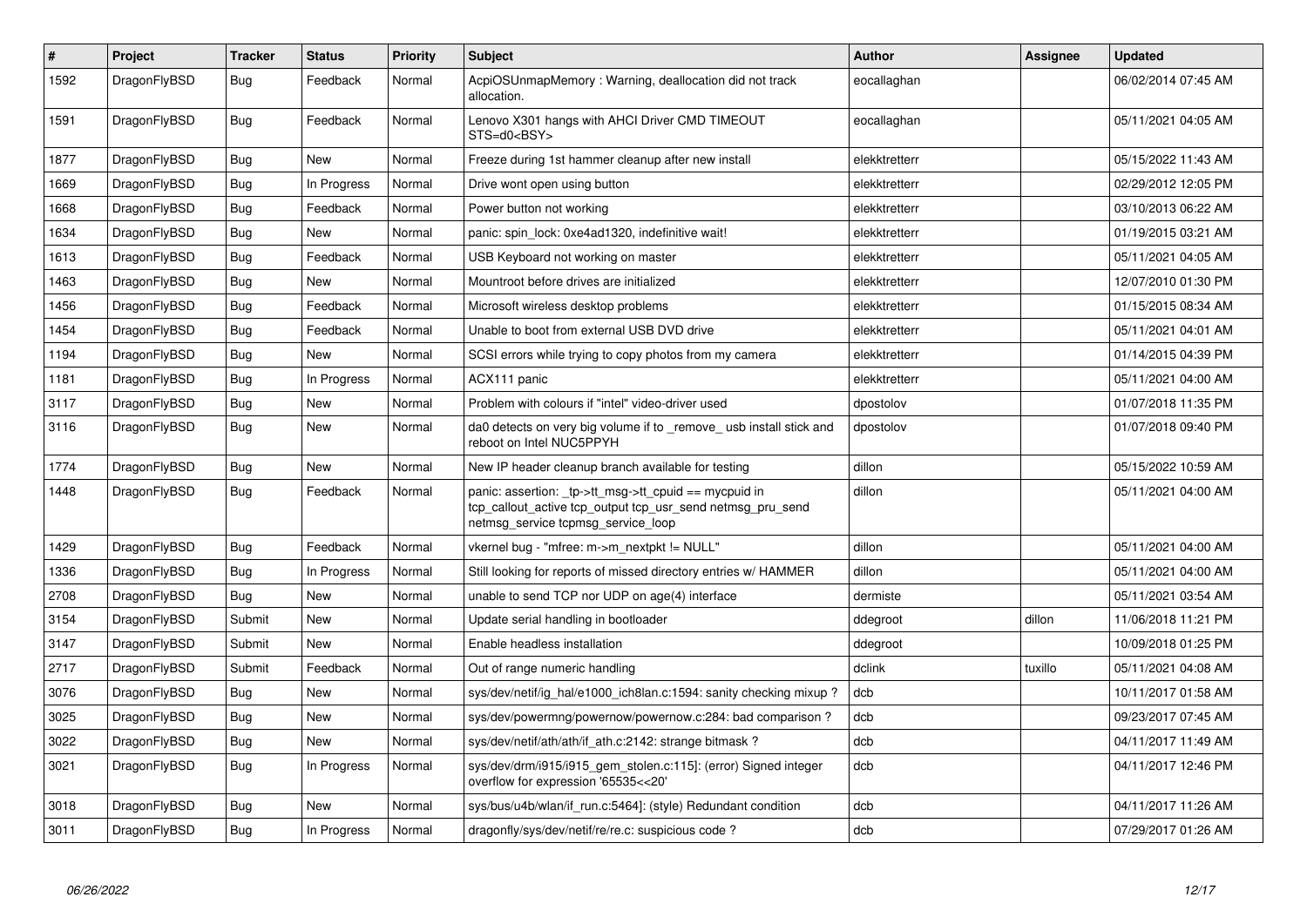| $\pmb{\#}$ | Project      | <b>Tracker</b> | <b>Status</b> | <b>Priority</b> | Subject                                                                                          | <b>Author</b> | Assignee | <b>Updated</b>      |
|------------|--------------|----------------|---------------|-----------------|--------------------------------------------------------------------------------------------------|---------------|----------|---------------------|
| 3145       | DragonFlyBSD | Submit         | In Progress   | Normal          | Update libelf to FreeBSD 12 current and build as base library usable<br>by ports                 | davshao       | tuxillo  | 08/20/2021 03:58 PM |
| 3031       | DragonFlyBSD | Submit         | In Progress   | Normal          | Update drm/radeon to Linux 4.7.10 as much as possible                                            | davshao       | ftigeot  | 08/19/2021 12:33 PM |
| 2994       | DragonFlyBSD | Bug            | New           | Normal          | Intermittent boot hangs after git: hammer - HAMMER Version 7                                     | davshao       |          | 03/30/2017 02:06 PM |
| 2835       | DragonFlyBSD | <b>Bug</b>     | New           | Normal          | /usr/include/c++/5.0/bits/c++locale.h likes<br>POSIX C SOURCE>=200809                            | davshao       |          | 11/18/2015 03:40 AM |
| 2688       | DragonFlyBSD | Bug            | New           | Normal          | 67613368bdda7 Fix wrong checks for U4B presence Asrock Z77M<br>difficulty detecting USB keyboard | davshao       |          | 06/28/2014 07:08 PM |
| 2652       | DragonFlyBSD | Bug            | New           | Normal          | 189a0ff3761b47  ix: Implement MSI-X support locks up Lenovo<br>S10 Intel Atom n270               | davshao       |          | 05/14/2014 01:55 AM |
| 2414       | DragonFlyBSD | <b>Bug</b>     | In Progress   | Normal          | Lenovo S10 acpi freeze (not new)                                                                 | davshao       |          | 05/11/2021 04:13 AM |
| 3243       | DragonFlyBSD | Bug            | New           | Normal          | SMART status not reported properly for SSD disks                                                 | daftaupe      |          | 09/09/2020 11:03 PM |
| 3227       | DragonFlyBSD | Submit         | New           | Normal          | Add HAMMER2 instructions in the installation medium README                                       | daftaupe      |          | 03/26/2020 03:34 PM |
| 2687       | DragonFlyBSD | Bug            | New           | Normal          | natacontrol software RAID in installer                                                           | csmelosky     |          | 06/22/2014 12:03 PM |
| 1587       | DragonFlyBSD | Bug            | Feedback      | Normal          | can't gdb across fork                                                                            | corecode      | tuxillo  | 05/11/2021 03:54 AM |
| 1584       | DragonFlyBSD | Bug            | In Progress   | Normal          | can't use ssh from jail: debug1: read_passphrase: can't open<br>/dev/tty: Device busy            | corecode      | tuxillo  | 05/11/2021 03:53 AM |
| 1583       | DragonFlyBSD | Bug            | In Progress   | Normal          | panic: assertion: cursor->trans->sync_lock_refs > 0 in<br>hammer_recover_cursor                  | corecode      | tuxillo  | 05/11/2021 03:53 AM |
| 1556       | DragonFlyBSD | Bug            | New           | Normal          | many processes stuck in "hmrrcm", system unusable                                                | corecode      | tuxillo  | 05/11/2021 03:52 AM |
| 1547       | DragonFlyBSD | Bug            | In Progress   | Normal          | disklabel64 automatic sizing                                                                     | corecode      | tuxillo  | 05/11/2021 03:52 AM |
| 1528       | DragonFlyBSD | Bug            | In Progress   | Normal          | ktrace does not show proper return values for pipe(2)                                            | corecode      | tuxillo  | 05/11/2021 03:52 AM |
| 1475       | DragonFlyBSD | Bug            | In Progress   | Normal          | kernel blocks with low memory and syscons setting a high res mode<br>/ scrollback                | corecode      | tuxillo  | 05/11/2021 03:52 AM |
| 1474       | DragonFlyBSD | Bug            | New           | Normal          | ithread 1 unexpectedly rescheduled                                                               | corecode      | tuxillo  | 05/11/2021 03:52 AM |
| 1469       | DragonFlyBSD | Bug            | In Progress   | Normal          | Hammer history security concern                                                                  | corecode      | tuxillo  | 05/11/2021 03:52 AM |
| 1442       | DragonFlyBSD | <b>Bug</b>     | New           | Normal          | blocking SIGSEGV and triggering a segment violation produces an<br>all CPU consuming process     | corecode      | tuxillo  | 05/11/2021 03:52 AM |
| 1440       | DragonFlyBSD | Bug            | <b>New</b>    | Normal          | ptrace/gdb doesn't work after process blocks SIGTRAP                                             | corecode      | tuxillo  | 05/11/2021 03:52 AM |
| 1307       | DragonFlyBSD | Bug            | In Progress   | Normal          | hammer tid -2 shows unexpected result                                                            | corecode      |          | 10/18/2016 05:29 PM |
| 1287       | DragonFlyBSD | <b>Bug</b>     | Feedback      | Normal          | altq configuration doesn't work                                                                  | corecode      | tuxillo  | 05/11/2021 03:51 AM |
| 1030       | DragonFlyBSD | <b>Bug</b>     | In Progress   | Normal          | msdosfs umount panic                                                                             | corecode      | tuxillo  | 05/11/2021 03:51 AM |
| 911        | DragonFlyBSD | <b>Bug</b>     | Feedback      | Normal          | kldload/kernel linker can exceed malloc reserve and panic system                                 | corecode      | tuxillo  | 05/11/2021 03:51 AM |
| 901        | DragonFlyBSD | Bug            | Feedback      | Normal          | route show needs to get data from all cpus                                                       | corecode      | tuxillo  | 05/11/2021 03:50 AM |
| 847        | DragonFlyBSD | Bug            | Feedback      | Normal          | processes getting stuck on mount point                                                           | corecode      | tuxillo  | 05/11/2021 03:50 AM |
| 781        | DragonFlyBSD | <b>Bug</b>     | In Progress   | Normal          | fdisk uses wrong geometry on usb flash drives                                                    | corecode      | tuxillo  | 05/11/2021 03:50 AM |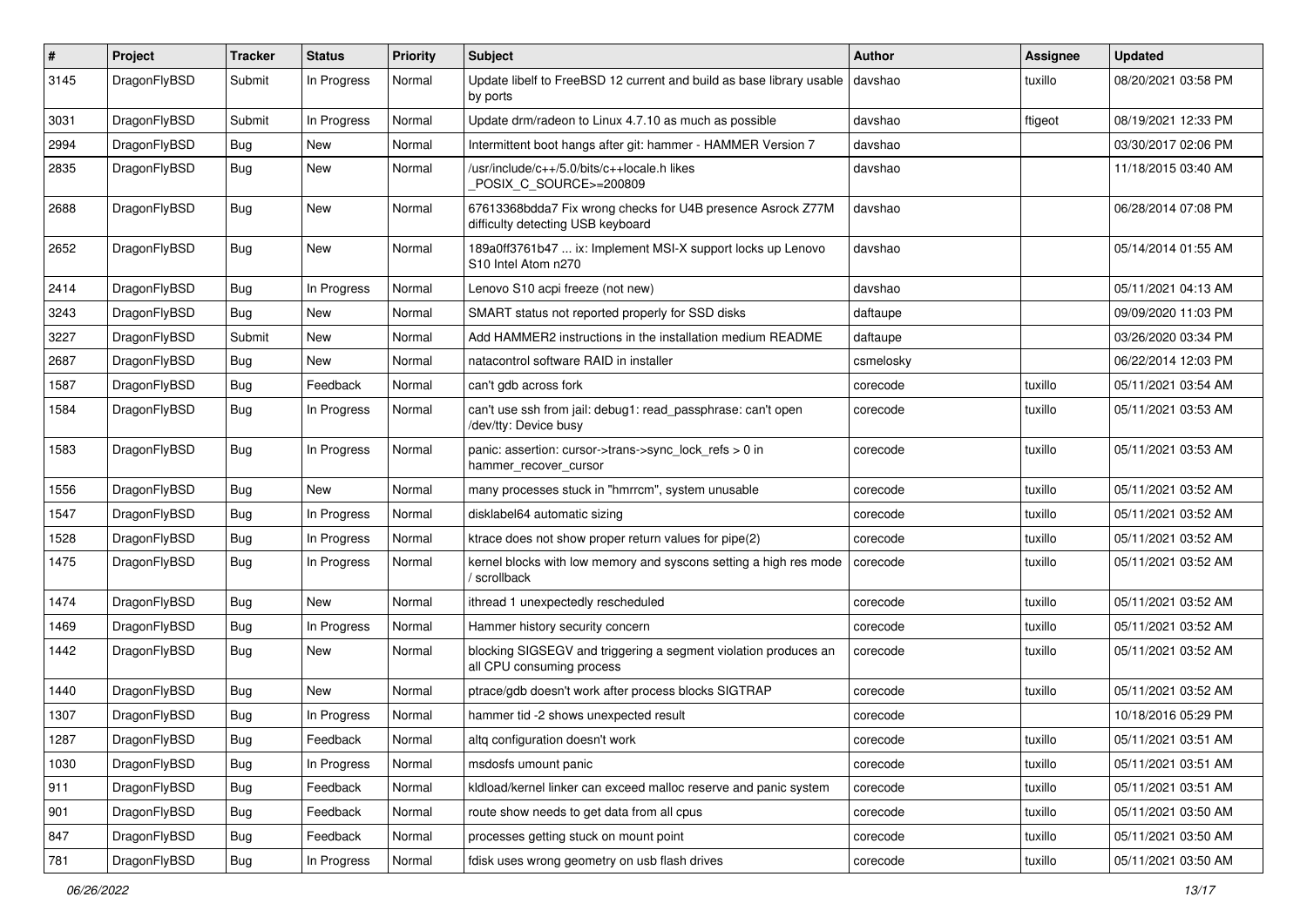| $\vert$ # | Project      | <b>Tracker</b> | <b>Status</b> | <b>Priority</b> | Subject                                                                                                                      | Author           | Assignee | <b>Updated</b>      |
|-----------|--------------|----------------|---------------|-----------------|------------------------------------------------------------------------------------------------------------------------------|------------------|----------|---------------------|
| 742       | DragonFlyBSD | Bug            | In Progress   | Normal          | umount problems with multiple mounts                                                                                         | corecode         | tuxillo  | 06/25/2022 04:02 AM |
| 731       | DragonFlyBSD | Bug            | <b>New</b>    | Normal          | system freeze on "slice too large"                                                                                           | corecode         | tuxillo  | 06/25/2022 04:01 AM |
| 341       | DragonFlyBSD | <b>Bug</b>     | New           | Normal          | Vinum erroneously repors devices as busy                                                                                     | corecode         | swildner | 01/21/2012 04:50 AM |
| 1481      | DragonFlyBSD | Bug            | Feedback      | Normal          | panic: assertion: kva_p(buf) in soopt_from_kbuf (after ipfw pipe<br>show, 2.2.1-R)                                           | combiner         |          | 05/11/2021 04:01 AM |
| 3280      | DragonFlyBSD | <b>Bug</b>     | <b>New</b>    | Normal          | KMS console and i915(4) not working in 6.0                                                                                   | cmusser          |          | 07/10/2021 03:35 AM |
| 3139      | DragonFlyBSD | <b>Bug</b>     | <b>New</b>    | Normal          | USB Mouse Does Not Work in DragonflyBSD guest on VirtualBox                                                                  | chiguy1256       |          | 06/24/2018 10:14 PM |
| 3143      | DragonFlyBSD | <b>Bug</b>     | New           | Normal          | assertion "0" failed in hammer2 inode xop chain sync                                                                         | cbin             |          | 07/18/2018 12:50 PM |
| 1618      | DragonFlyBSD | Bug            | Feedback      | Normal          | collision for 'struct pmap' when using RPC and <sys user.h=""></sys>                                                         | carenas          |          | 05/11/2021 04:05 AM |
| 2319      | DragonFlyBSD | <b>Bug</b>     | <b>New</b>    | Normal          | crypt/passwd forward compat                                                                                                  | c.turner1        |          | 02/28/2012 12:39 PM |
| 2265      | DragonFlyBSD | <b>Bug</b>     | New           | Normal          | mbsrtowcs does not properly handle invalid mbstate t in ps                                                                   | c.turner1        | swildner | 01/10/2012 07:56 PM |
| 2115      | DragonFlyBSD | Bug            | <b>New</b>    | Normal          | [msk] system freeze after receive some paquet                                                                                | bsdsx            |          | 08/22/2011 10:22 AM |
| 1521      | DragonFlyBSD | <b>Bug</b>     | Feedback      | Normal          | amd64 2.4 livecd won't mount root at boot                                                                                    | bolapara         |          | 01/28/2018 03:45 AM |
| 1594      | DragonFlyBSD | <b>Bug</b>     | <b>New</b>    | Normal          | Kernel panic during boot from Live CD on Dell E6400                                                                          | bodie            |          | 05/11/2021 03:54 AM |
| 3110      | DragonFlyBSD | <b>Bug</b>     | <b>New</b>    | Normal          | crash with ipfw3 under load                                                                                                  | bnegre82         |          | 12/09/2017 06:22 AM |
| 3284      | DragonFlyBSD | Bug            | <b>New</b>    | Normal          | Wrong towlower() result for U+038A                                                                                           | bhaible          |          | 07/10/2021 03:34 AM |
| 3283      | DragonFlyBSD | Bug            | <b>New</b>    | Normal          | mknodat() cannot create FIFOs                                                                                                | bhaible          |          | 07/10/2021 03:34 AM |
| 3282      | DragonFlyBSD | Bug            | <b>New</b>    | Normal          | unexpected errno value from fopen()                                                                                          | bhaible          |          | 07/10/2021 03:34 AM |
| 3281      | DragonFlyBSD | <b>Bug</b>     | <b>New</b>    | Normal          | Crash after leaving unattended for a while                                                                                   | bhaible          |          | 07/10/2021 03:32 AM |
| 1718      | DragonFlyBSD | Bug            | Feedback      | Normal          | IDE disk drive not detected by x86_64 2.6.1 Live CD                                                                          | bcox             |          | 11/27/2021 08:25 AM |
| 331       | DragonFlyBSD | <b>Bug</b>     | In Progress   | Normal          | ftpsesame (aka Bridging S01E03)                                                                                              | bastyaelvtars    |          | 03/09/2013 12:28 PM |
| 2107      | DragonFlyBSD | Bug            | <b>New</b>    | Normal          | 2.10.1 sata dvd drive issue                                                                                                  | ausppc           |          | 07/31/2011 08:41 PM |
| 3278      | DragonFlyBSD | <b>Bug</b>     | <b>New</b>    | Normal          | Second screen image is distorted                                                                                             | arcade@b1t.name  |          | 07/10/2021 03:36 AM |
| 3209      | DragonFlyBSD | <b>Bug</b>     | New           | Normal          | svc has some minor bugs                                                                                                      | arcade@b1t.name  |          | 10/24/2019 09:08 AM |
| 2520      | DragonFlyBSD | Bug            | <b>New</b>    | Normal          | panic: assertion "IS_SERIALIZED((ifp->if_serializer))" failed in<br>if_default_serialize_assert at /usr/src/sys/net/if.c:437 | ano              |          | 03/09/2013 12:14 AM |
| 2329      | DragonFlyBSD | Bug            | <b>New</b>    | Normal          | ibm x3550 & acpi                                                                                                             | ano              |          | 06/03/2014 11:37 AM |
| 1921      | DragonFlyBSD | <b>Bug</b>     | In Progress   | Normal          | we miss mlockall                                                                                                             | alexh            | tuxillo  | 06/18/2022 04:08 AM |
| 1824      | DragonFlyBSD | Bug            | Feedback      | Normal          | kernel panic, x86, 2.7.3.859.ge5104                                                                                          | akirchhoff135014 |          | 03/10/2013 07:49 AM |
| 2210      | DragonFlyBSD | <b>Bug</b>     | New           | Normal          | Bugtracker cannot assign default project for new users                                                                       | ahuete.devel     |          | 11/17/2011 11:30 AM |
| 3301      | DragonFlyBSD | <b>Bug</b>     | New           | Normal          | Gkrellm from the packages is not showing logged in users in main<br>window, logged in users always $== 0$                    | adrian           |          | 01/08/2022 04:24 AM |
| 3300      | DragonFlyBSD | Bug            | New           | Normal          | Running Xvnc from TigerVNC package through the INETD daemon<br>in TCP WAIT mode fails hard                                   | adrian           |          | 01/08/2022 04:25 AM |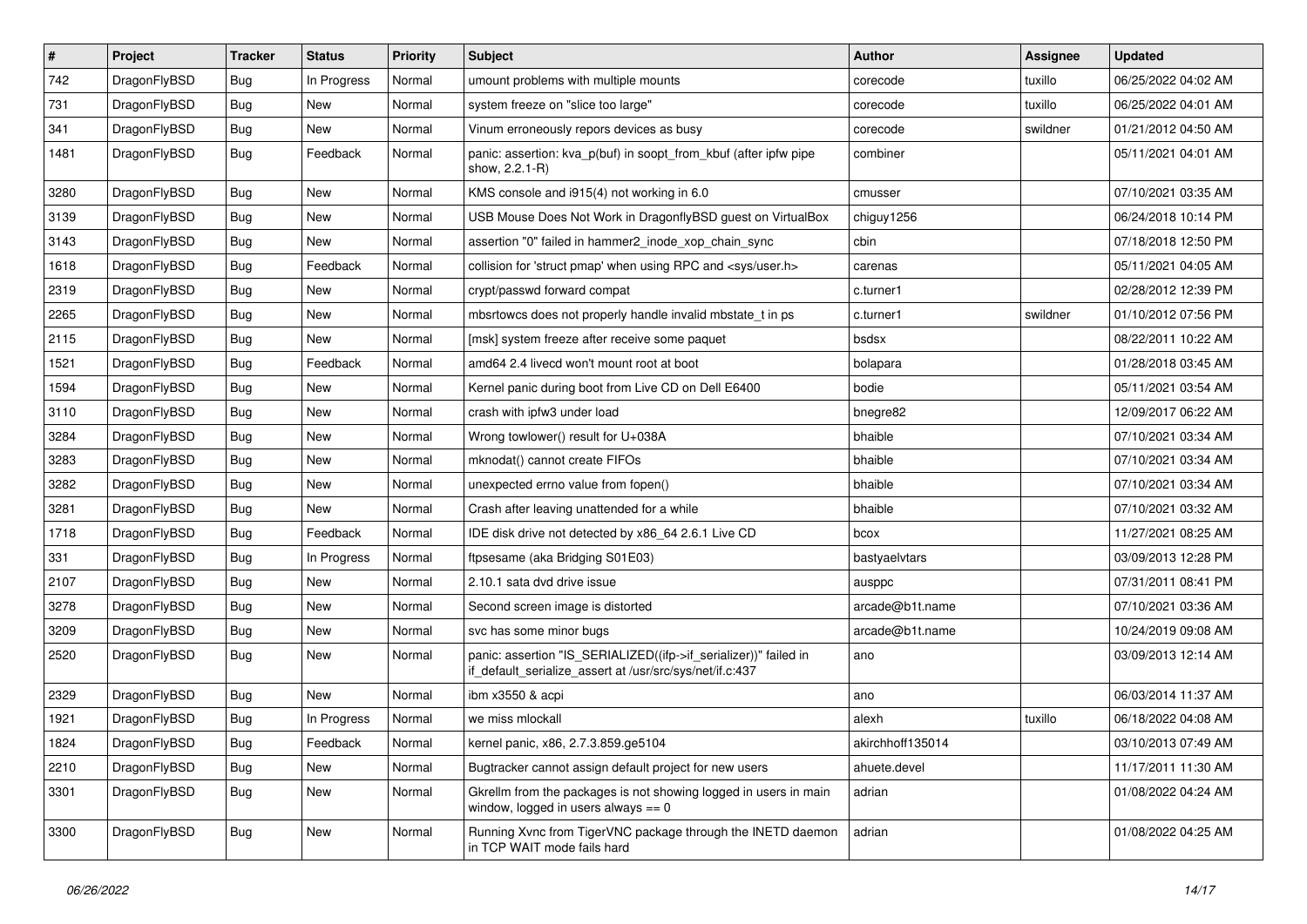| $\pmb{\#}$ | Project      | <b>Tracker</b> | <b>Status</b> | <b>Priority</b> | Subject                                                                                                              | Author             | <b>Assignee</b> | <b>Updated</b>      |
|------------|--------------|----------------|---------------|-----------------|----------------------------------------------------------------------------------------------------------------------|--------------------|-----------------|---------------------|
| 3299       | DragonFlyBSD | Bug            | In Progress   | Normal          | DragonFlyBSD reports utterly wrong uptime (most of the time, right<br>after booting in)                              | adrian             |                 | 11/11/2021 01:43 PM |
| 2250       | DragonFlyBSD | <b>Bug</b>     | <b>New</b>    | Normal          | Kernel panic                                                                                                         | adamk              |                 | 11/23/2018 01:10 AM |
| 1941       | DragonFlyBSD | Bug            | <b>New</b>    | Normal          | wlan config crash                                                                                                    | abandon.every.hope |                 | 12/24/2010 07:54 PM |
| 2852       | DragonFlyBSD | Bug            | <b>New</b>    | Normal          | Hammer File System - hangs on undo during system boot / mount -<br>will not recover on DragonFlyBSD newer than 3.6.0 | abale              |                 | 05/11/2021 04:07 AM |
| 3120       | DragonFlyBSD | Bug            | New           | Normal          | Intel AC 8260 firmware does not load                                                                                 | Vintodrimmer       |                 | 08/28/2018 03:30 AM |
| 3219       | DragonFlyBSD | <b>Bug</b>     | <b>New</b>    | Normal          | x11/xorg port can not be build                                                                                       | <b>UlasSAYGIN</b>  |                 | 03/31/2020 08:57 AM |
| 2595       | DragonFlyBSD | Bug            | New           | Normal          | DragonFly 3.4.3 crashes on SUN Blade X6250 with Qlogic ISP 2432<br>FC card                                           | Turvamies          |                 | 10/07/2013 11:53 AM |
| 2493       | DragonFlyBSD | <b>Bug</b>     | <b>New</b>    | Normal          | vidcontrol: invalid video mode name                                                                                  | Svarov             |                 | 01/24/2013 09:55 AM |
| 1246       | DragonFlyBSD | Bug            | <b>New</b>    | Normal          | bad resolution (monitor desync) with livedvd                                                                         | Przem0l            |                 | 02/18/2014 06:29 AM |
| 3006       | DragonFlyBSD | Bug            | <b>New</b>    | Normal          | boot0cfg: panic in kern_udev.c in function _udev_dict_set_cstr when<br>installing in VirtualBox                      | MichiGreat         |                 | 04/01/2017 02:22 PM |
| 2453       | DragonFlyBSD | Bug            | <b>New</b>    | Normal          | panic: assertion "gd->gd_spinlocks == 0" failed                                                                      | Johannes.Hofmann   |                 | 11/12/2012 12:54 PM |
| 1850       | DragonFlyBSD | <b>Bug</b>     | New           | Normal          | volume-add on hammer root fs panic                                                                                   | Johannes.Hofmann   |                 | 04/18/2019 04:27 AM |
| 1700       | DragonFlyBSD | Submit         | In Progress   | Normal          | skip boot2 menu on <enter></enter>                                                                                   | Johannes.Hofmann   | tuxillo         | 05/15/2022 08:35 AM |
| 2620       | DragonFlyBSD | Bug            | <b>New</b>    | Normal          | moused problem                                                                                                       | FilippoMo          |                 | 12/20/2013 10:32 AM |
| 2618       | DragonFlyBSD | Bug            | New           | Normal          | mouse problem on RELEASE-3_6_0                                                                                       | FilippoMo          |                 | 12/20/2013 03:26 AM |
| 2617       | DragonFlyBSD | Bug            | Feedback      | Normal          | Possible issue with wireless mouse on 3.6 release                                                                    | FilippoMo          |                 | 01/14/2015 03:42 PM |
| 989        | DragonFlyBSD | <b>Bug</b>     | <b>New</b>    | Normal          | installer/fdisk trouble with wrapped values                                                                          | Discodestroyer     |                 | 02/18/2014 06:27 AM |
| 2806       | DragonFlyBSD | Bug            | New           | Normal          | failed to configure a link-local address on ath0 (errno = 22)                                                        | Chingyuan          |                 | 05/25/2021 01:00 AM |
| 3041       | DragonFlyBSD | Submit         | <b>New</b>    | Normal          | firmware: Remove embedding of multiple images in one module.                                                         | Anonymous          |                 | 12/25/2020 02:15 AM |
| 2438       | DragonFlyBSD | Submit         | Feedback      | Normal          | <b>TRIM</b> fixes                                                                                                    | Anonymous          | tuxillo         | 05/11/2021 03:45 AM |
| 2297       | DragonFlyBSD | Bug            | <b>New</b>    | Normal          | strange NFS (client) error messages / problems                                                                       | Anonymous          |                 | 02/19/2012 02:59 PM |
| 2292       | DragonFlyBSD | Bug            | <b>New</b>    | Normal          | re interface with jumbo frames (mtu larger than 1500) hangs after<br>some traffic                                    | Anonymous          |                 | 01/31/2012 12:11 AM |
| 2052       | DragonFlyBSD | Bug            | <b>New</b>    | Normal          | Kernel panic: CPU APIC ID out of range                                                                               | Anonymous          |                 | 05/02/2011 11:06 AM |
| 1695       | DragonFlyBSD | Bug            | New           | Normal          | NFS-related system breakdown                                                                                         | Anonymous          |                 | 04/10/2014 12:35 AM |
| 1398       | DragonFlyBSD | Submit         | In Progress   | Normal          | hdestroy(3) restricts hash key to point to malloc'ed space                                                           | Anonymous          |                 | 08/20/2021 04:06 PM |
| 1397       | DragonFlyBSD | Bug            | Feedback      | Normal          | jobs -I output inconsistency when called from script                                                                 | Anonymous          | tuxillo         | 05/15/2022 05:07 AM |
| 1390       | DragonFlyBSD | Bug            | In Progress   | Normal          | Use id_t type for {get,set}priority()                                                                                | Anonymous          | tuxillo         | 07/05/2019 02:18 AM |
| 1920       | DragonFlyBSD | Bug            | New           | High            | system hangs                                                                                                         | zhtw               |                 | 11/22/2010 08:59 AM |
| 3124       | DragonFlyBSD | <b>Bug</b>     | New           | High            | DragonFlyBSD 5.0.2 with Hammer2 with UEFI install doesn't boot                                                       | wiesl              |                 | 06/18/2019 05:07 AM |
| 1185       | DragonFlyBSD | <b>Bug</b>     | New           | High            | need a tool to merge changes into /etc                                                                               | wa1ter             |                 | 02/18/2014 06:02 AM |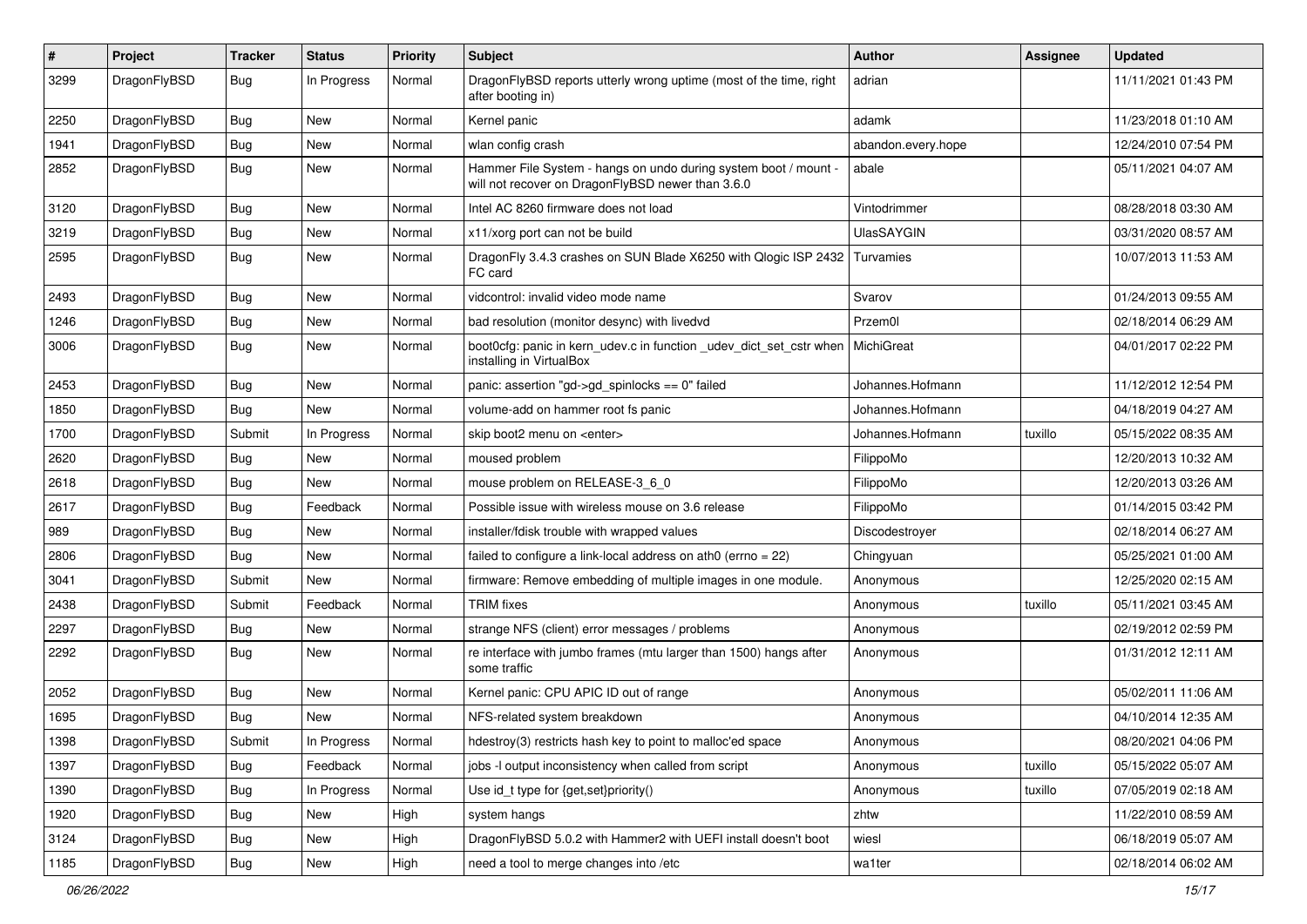| #    | Project      | <b>Tracker</b> | <b>Status</b> | <b>Priority</b> | Subject                                                                                                                                                     | Author            | <b>Assignee</b> | <b>Updated</b>      |
|------|--------------|----------------|---------------|-----------------|-------------------------------------------------------------------------------------------------------------------------------------------------------------|-------------------|-----------------|---------------------|
| 2071 | DragonFlyBSD | <b>Bug</b>     | New           | High            | Panic on assertion: (int)(flg->seq - seq) > 0 in hammer_flusher_flush<br>after inode error                                                                  | vsrinivas         |                 | 06/12/2011 07:59 AM |
| 2828 | DragonFlyBSD | Bug            | New           | High            | On AMD APUs and Bulldozer CPUs, the machdep.cpu_idle_hlt<br>sysctl should be 3 by default                                                                   | vadaszi           | vadaszi         | 05/11/2021 04:07 AM |
| 2638 | DragonFlyBSD | Bug            | Feedback      | High            | Fix machdep.pmap_mmu_optimize                                                                                                                               | tuxillo           |                 | 05/11/2021 04:07 AM |
| 2495 | DragonFlyBSD | <b>Bug</b>     | New           | High            | DFBSD v3.3.0.960.g553fe7 - ocnt != 0" failed in<br>prop_object_release                                                                                      | tuxillo           |                 | 05/31/2022 04:08 PM |
| 2140 | DragonFlyBSD | Bug            | New           | High            | hammer_io_delallocate panic with 'duplicate entry' message                                                                                                  | ttw               |                 | 10/07/2011 12:22 PM |
| 2930 | DragonFlyBSD | Bug            | <b>New</b>    | High            | 'objcache' causes panic during 'nfs_readdir'                                                                                                                | tofergus          |                 | 07/26/2016 01:09 PM |
| 3266 | DragonFlyBSD | <b>Bug</b>     | New           | High            | Filesystems broken due to "KKASSERT(count &<br>TOK_COUNTMASK);"                                                                                             | tkusumi           |                 | 03/15/2021 01:21 PM |
| 2296 | DragonFlyBSD | Bug            | In Progress   | High            | panic: assertion "m->wire count > 0" failed                                                                                                                 | thomas.nikolajsen |                 | 08/30/2012 06:09 AM |
| 3205 | DragonFlyBSD | Bug            | Feedback      | High            | Go compiler net test failing                                                                                                                                | : dfbsd           | tuxillo         | 05/10/2021 02:45 AM |
| 2915 | DragonFlyBSD | Bug            | New           | High            | Hammer mirror-copy problem                                                                                                                                  | : dfbsd           |                 | 08/25/2016 05:28 AM |
| 3129 | DragonFlyBSD | Bug            | New           | High            | Kernel panic with 5.2.0 on A2SDi-4C-HLN4F                                                                                                                   | stateless         |                 | 04/24/2018 12:50 AM |
| 2396 | DragonFlyBSD | <b>Bug</b>     | Feedback      | High            | Latest 3.1 development version core dumps while destroying master<br><b>PFS</b>                                                                             | sgeorge           |                 | 01/23/2013 04:10 PM |
| 2347 | DragonFlyBSD | <b>Bug</b>     | Feedback      | High            | Hammer PFSes destroy does not give back full space allocated to<br><b>PFS</b>                                                                               | sgeorge           |                 | 07/19/2012 01:11 AM |
| 2547 | DragonFlyBSD | Bug            | <b>New</b>    | High            | crashed while doing a dry run of pkg rolling-replace                                                                                                        | phma              |                 | 04/18/2013 10:40 PM |
| 2117 | DragonFlyBSD | Bug            | New           | High            | ACPI and/or bce(4) problem with 2.11.0.673.g0d557 on HP DL380<br>G <sub>6</sub>                                                                             | pauska            |                 | 08/22/2011 10:15 AM |
| 3111 | DragonFlyBSD | Bug            | In Progress   | High            | Mouse lags every second heavily under X11                                                                                                                   | mneumann          |                 | 12/12/2017 09:46 PM |
| 2421 | DragonFlyBSD | <b>Bug</b>     | New           | High            | Kernel panic: vm_fault: page 0xc0f70000 not busy!                                                                                                           | lentferj          |                 | 10/03/2012 08:16 AM |
| 2825 | DragonFlyBSD | <b>Bug</b>     | <b>New</b>    | High            | 3x dhclient = hanging system (objcache exhausted)                                                                                                           | jaccovonb         | sepherosa       | 05/11/2021 03:55 AM |
| 884  | DragonFlyBSD | Bug            | In Progress   | High            | Performance/memory problems under filesystem IO load                                                                                                        | hasso             |                 | 05/11/2021 03:50 AM |
| 2657 | DragonFlyBSD | <b>Bug</b>     | New           | High            | Needs acl to migrate our servers                                                                                                                            | ferney            |                 | 03/31/2014 11:37 AM |
| 1831 | DragonFlyBSD | <b>Bug</b>     | Feedback      | High            | HAMMER "malloc limit exceeded" panic                                                                                                                        | eocallaghan       | dillon          | 06/04/2022 04:38 AM |
| 1198 | DragonFlyBSD | <b>Bug</b>     | New           | High            | DDB loops panic in db read bytes                                                                                                                            | corecode          | tuxillo         | 05/11/2021 03:51 AM |
| 2736 | DragonFlyBSD | <b>Bug</b>     | <b>New</b>    | High            | kernel panics on acpi_timer_probe function                                                                                                                  | cnb               |                 | 05/11/2021 03:55 AM |
| 3240 | DragonFlyBSD | <b>Bug</b>     | New           | High            | compile error because of openssl with /usr/dports/security/rhash for UlasSAYGIN<br>mysql 8 install                                                          |                   |                 | 06/04/2020 08:05 AM |
| 2870 | DragonFlyBSD | <b>Bug</b>     | New           | High            | Broken text and icons when glamor acceleration is used                                                                                                      | 375gnu            | ftigeot         | 01/31/2016 12:13 AM |
| 3194 | DragonFlyBSD | <b>Bug</b>     | New           | High            | Hammer kernel crash on mirror-stream of PFS after upgrade<br>(assertion "cursor->flags &<br>HAMMER_CURSOR_ITERATE_CHECK" failed in<br>hammer_btree_iterate) | Anonymous         |                 | 06/29/2019 01:32 PM |